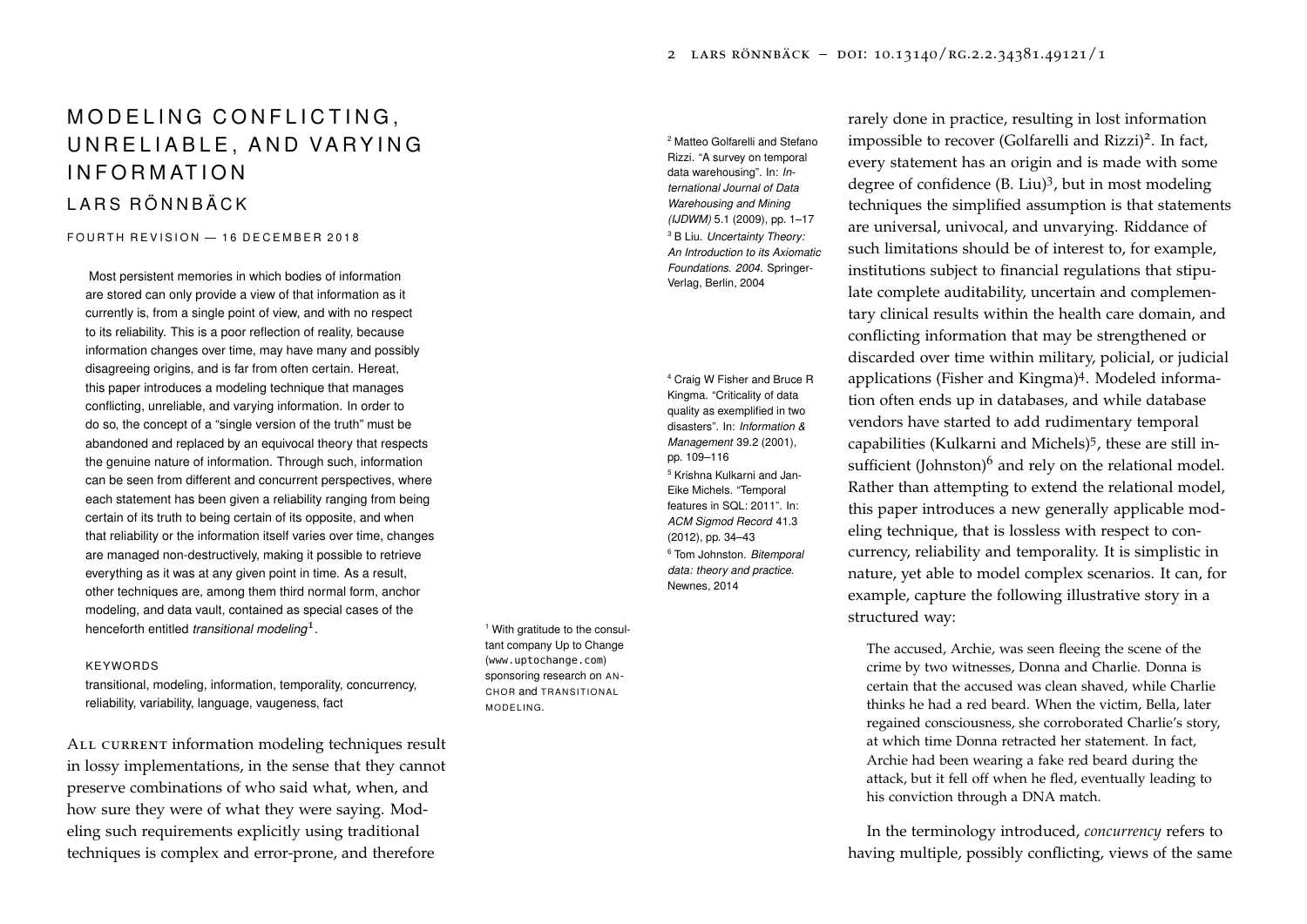state of affairs, *reliability* refers to being able to express a degree of uncertainty about said state of affairs, and *temporality* refers to when it took place, when it changes, when an opinion is had towards it, and when such opinions were recorded. There are approaches that address these aspects of information in isolation or in combination (Benjelloun et al.; Dylla, Miliaraki, and Theobald)<sup>7</sup>, but to the best knowledge of the author no  $7$  Omar Benjelloun et al. existing approach combines all of them. The paper is structured with a section containing a formalization of the technique that will combine all of them, followed by a conceptual model of the formalized constructs, after which the work is contrasted with related research along with the presentation of some special cases, and it ends with conclusions and further research.

## *Formalization*

This formalization introduces a few simple constructs that enables the capturing of information that evolves over time, may have conflicting sources, and that can be less than certain. At its core, it deals with statements pertaining to the properties or relationships of things<sup>8</sup>, where a *thing* for our purposes simply is that which can have properties and participate in relationships. The exact nature of what it entails to be a thing (Cumming and Collier)<sup>9</sup> will be left to the reader to judge, but broadly <sup>relationship.</sup>  $\frac{1}{9}$  Graeme S Cumming and speaking it is something that needs to be sufficiently different from something else to be told apart. Some examples of things are perpetrators, beards, places, samples, notes, and investigations, but also that which may not come immediately to mind, like thoughts, events, molecules, transactions, and moments in time.

"Databases with uncertainty and lineage". In: *The VLDB Journal-The International Journal on Very Large Data Bases* 17.2 (2008), pp. 243– 264; Maximilian Dylla, Iris Miliaraki, and Martin Theobald. "A temporal-probabilistic database model for information extraction". In: *Proceedings of the VLDB Endowment* 6.14 (2013), pp. 1810–1821

<sup>8</sup> Both properties and relationships will be represented using the same construct, or in other words, a property is treated just as a special type of relationship. John Collier. "Change and

identity in complex systems". In: *Ecology and society* 10.1 (2005)

<sup>11</sup> Note that once a unique identifier is associated with a thing, that thing will retain that identifier indefinitely and only that identifier. In other words *A*, *B*, and *C* are, were, or will be different things.

<sup>10</sup> While "Arthur has 25 pounds of bad feelings against light bulbs" may be syntactically correct, it may be complete nonsense from a semantical

point of view.

## *Posits*

First some purely syntactical constructions are needed. These will later, through the final construct defined, be given meaning. Their intention will, however, be exemplified along with the introduction of each construct. The distinction here between syntax and semantics is theoretically important but may be neglected in practice. Using syntax at random to create statements will produce a lot of nonsense with respect to the semantics of the universe of discourse, or in other words, be irrelevant to that which is being modeled<sup>10</sup>.

def. of an appearance and a role

An *appearance* is a pair (*i*,*r*) where the first element is a unique identifier and the second a string called *role*.

The intention of an appearance is to capture the identity of a thing along with a role that thing is playing in a statement. If for the sake of simplicity we assume unique identifiers to be capital letters, some examples of appearances are:

> (*A*, *has gender*) (*A*, *has beard*) (*A*, *is accused*) (*B*, *is victim*) (*C*, *is witness*)

These appearances convey that *A* is some thing that may have a specific gender, may have a beard of some kind, and that may have been an accused at some point. Similarly *B* and *C* may respectively have been a victim and a witness in some, but not necessarily the same, state of affairs<sup>11</sup>. In order to bind appearances to a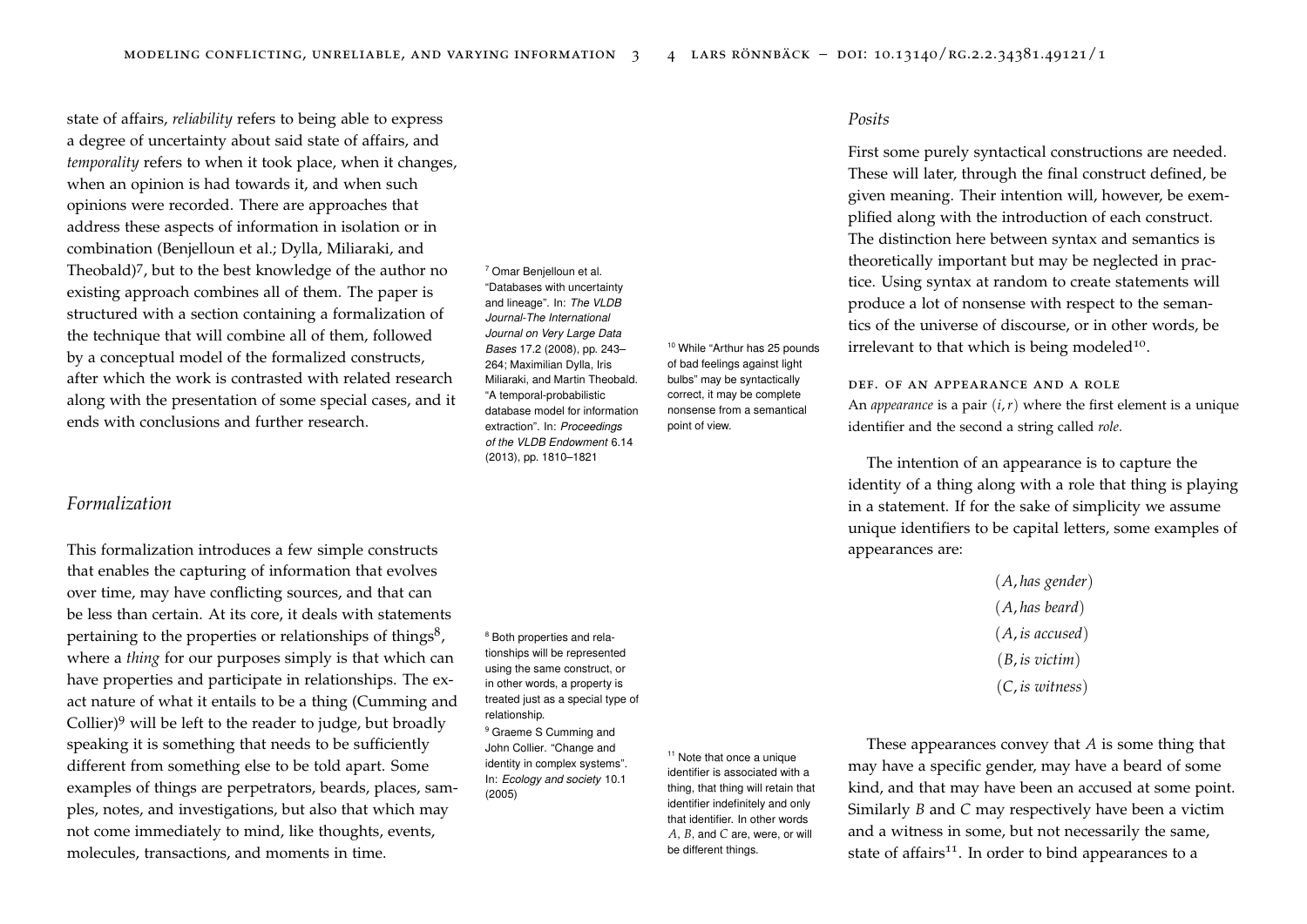particular state of affairs, a dereferencing set is needed:

def. of a dereferencing set A *dereferencing set*,  $\{(i_1, r_1), \ldots (i_n, r_n)\}$ , is a set of appearances where any role  $r_i$  may only appear once.

The intention of a dereferencing set is to bind a single [appearance or s](https://en.oxforddictionaries.com/definition/posit)everal appearances that have appeared [or will appear i](https://en.oxforddictionaries.com/definition/posit)n a state of affairs. Given the example [above, s](https://en.oxforddictionaries.com/definition/posit)ome thinkable dereferencing sets are:

{(*A*, *has gender*)} {(*A*, *has beard*)} {(*A*, *is accused*),(*B*, *is victim*),(*C*, *is witness*)}

The first two trivially binds single appearances to some state of affairs and the third states that *A*, *B*, and *C* respectively appeared as the accused, the victim, and the witness in a particular state of affairs. The presented theory treats dereferencing sets having any number of members equally, simplifying the formalization. However, dereferencing sets with a single member may be thought of as *properties* and those with more than one member as *relationships*. Every dereferencing set is assumed to take on a value, where the value is associated with a moment in time, before which it was not valid and after which it is<sup>12</sup>. In order to express such a value  $12$  If a value can be said to and its time dependence, the posit is introduced:

#### DEE OF A POSIT

A *posit* is a triple, [*D*, *v*, *t*], where the first element is a dereferencing set, the second a data value of a simple or complex type, and the third a time point. The domain t from which time points are taken is called *appearance time*.

*The Oxford English Dictionary*. 2017. URL: https://en. oxforddictionaries.com/ definition/posit (visited on 07/11/2018)

While posits still only are syntactical constructs, they will by later constructions be assigned some truth value. In fact, the word "posit" is suitably defined as "a statement that is made on the assumption that it will prove to be true" according to the Oxford English <sup>13</sup> Oxford University Press.  $Dictionary (Oxford University Press)<sup>13</sup>$ . The intention of a posit is to state which value an appearance has taken since the specified point in time. Continuing the example the following are some possible posits:

> [{(*A*, *has gender*)}, male, 1972] [{(*A*, *has beard*)}, fluffy red, 10:00]  $[\{(A, has\, be \text{ard})\}$ , shaved clean, 10:02  $[\{(A, is \text{accused}), (B, is \text{ }v;$   $\{(C, is \text{ }w; t \text{ } \text{ }h; \text{ } \} \}$ at scene of crime, 09:58]

The intention of appearance time is to allow the representation of change, which occurs when two posits share the same dereferencing set, but with different <sup>14</sup> This type of change repre-<br>values and time points<sup>14</sup>. In the example posits above, Archie's beard (suspiciously quickly) changes from being fluffy red at 10:00 to shaved clean at 10:02. Archie, Bella, and Charlie are also related to each other and have different roles at the scene of the crime, where they all appeared at 09:58. The first posit is from the public records, showing that Archie is male and has remained so since his birth in 1972.

> To further exemplify change, the following posit capture the fact that the group had dispersed shortly after the crime.

> > $[\{(A, is \text{accused})\}, (B, is \text{ }victim)$ ,  $(C, is \text{ }witness)\}.$ dispersed, 10:02]

Posits capture transitions, in which whatever is referenced can be said to enter a different state along with

sents those that occur naturally in the universe of discourse, such as it being possible for Archie to both have and not have a beard during different periods of time, presuming that Archie periodically shaves it off and lets it grow back out.

have always existed, this can be represented by a special point in time representing the *beginning of time*.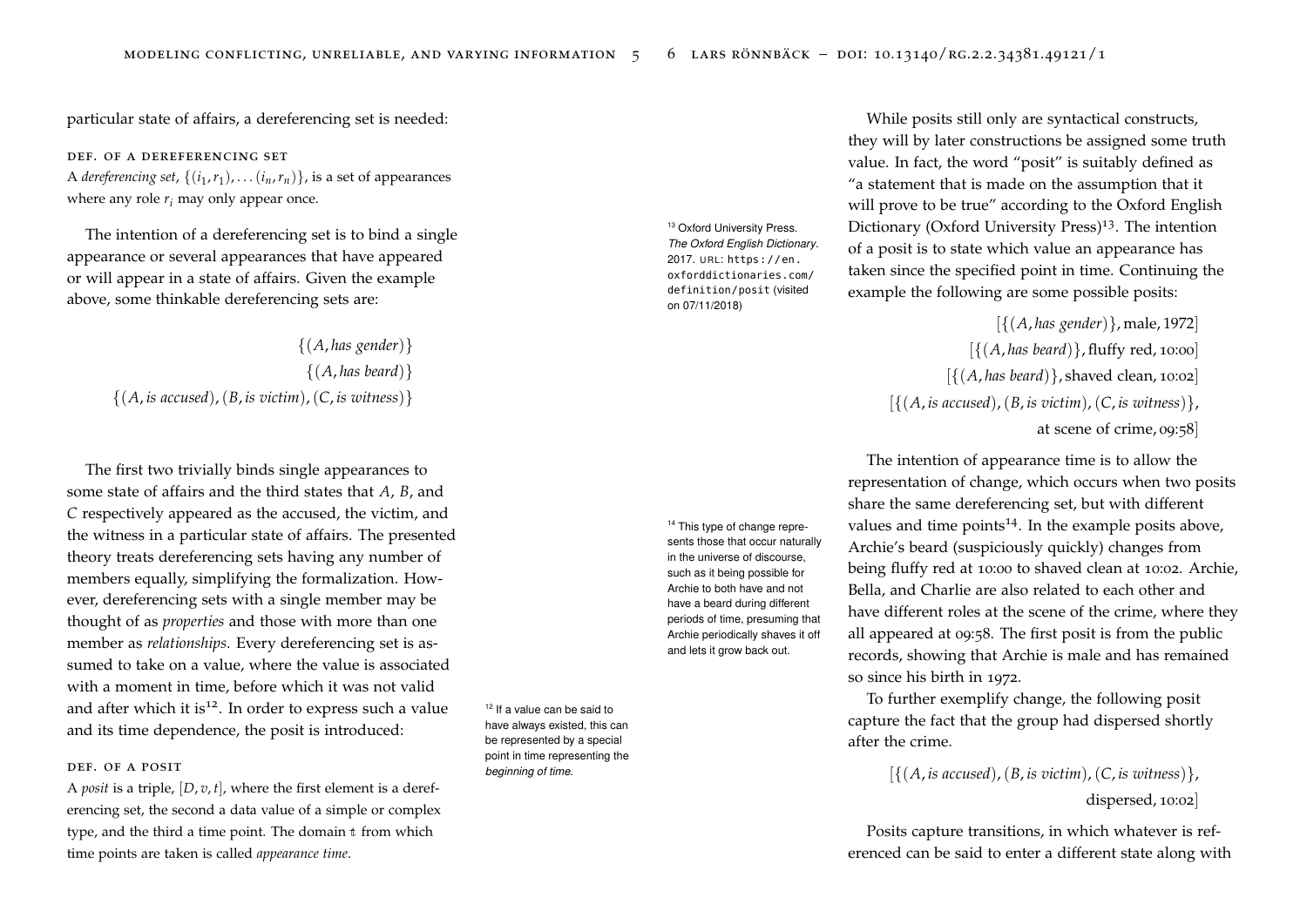when this happened. Some states are likely to remain forever, such as the birth dates of the parties involved.

[{(*A*, *has birth date*)}, 1972-08-20, 1972-08-20]

[{(*B*, *has birth date*)}, 1980-02-13, 1980-02-13]

It is easy to be mislead into thinking that if a date of birth had been incorrectly stated, it could be changed by entering a new value with a later appearance time.

[{(*A*, *has birth date*)}, 1972-09-21, 1972-09-21]

This, however, would lead to ambiguity, since there is no way to tell which of the two coinciding posits is the correct one<sup>15</sup>. If interpreted as a transition between  $15$  Think of posits as a deck states, as with Archie losing his beard, that would inconceivably mean that there was a time when Archie actually was born in August to be succeeded by a time when he was actually born in September. Corrections, then, must by necessity be handled differently, why more constructs are needed.

## *Assertions*

Rather than to assume posits as meaningful and truthful, they are viewed as syntactical pieces of information towards which it is possible to hold different opinions, be uncertain about, and revise over time. To serve these purposes and to bring posits meaning, a new construct is needed.

#### DEF. OF AN ASSERTION

An *assertion* is a predicate, !(*P*, *p*, *α*, *T*), taking four arguments, where the first argument is a unique identifier, the second a posit, the third a real number in the range  $[-1, 1]$ , and the fourth a time point. The domain  $\mathbb T$  from which time points are taken is called *assertion time*.

it models the universe of discourse, or in other words represents information about it, whereas false assertions represent disinformation.

of cards, which could be shuffled and given to you, from which you need to pick out the true ones, using only the information on the cards.

Being a predicate, an assertion evaluates to true or <sup>16</sup> An assertion is true when  $\qquad \qquad$  false, depending on its arguments<sup>16</sup>. The unique identifier *P* represents a *positor*, the one holding an opinion about a posit. The real number *α* represents the *reliability* with which a positor holds its opinion and the time point *T* represents when this opinion was asserted. A different assertion with the same positor and posit represents a change of opinion. Using assertions, concurrency can be expressed, as in the peculiarities of Archie's beard:

| $p_1 = \left[ \{ (A, \text{has } \text{beard}) \} \right]$ , fluffy red, 10:00       |             |                  |
|--------------------------------------------------------------------------------------|-------------|------------------|
| $p_2 = \left[ \{ (A, has \, be \, and) \}, \, \text{shaved clean}, \, 10:02 \right]$ |             |                  |
|                                                                                      | $!(C, p_1,$ | $0.75$ , Friday) |
|                                                                                      | $!(D, p_2,$ | 1, Friday)       |

The two posits  $p_1$  and  $p_2$  are in conflict, since they are stating two different values for the same dereferencing set, with two assertions putting them both in effect after 10:02. In plain text, the assertions say that "Donna stated on Friday that she is certain that Archie's beard was shaved clean at and since 10:02" and "Charlie stated on Friday that it is probable that Archie had a fluffy red beard at and since 10:00". If both of these represent actual facts in the universe of discourse, the assertions are true, which is the case in the running example.

Looking at the reliability, it is natural that  $\alpha = 1$ corresponds to the absolute certainty that Donna is expressing. The interpretation of  $\alpha = 0.75$  is more elusive, however. Where machines running probabilistic models may yield exact reliabilities connected to their results, humans tend to express themselves in a less exact manner. A possible translation between natural language terms and their corresponding reliabilities can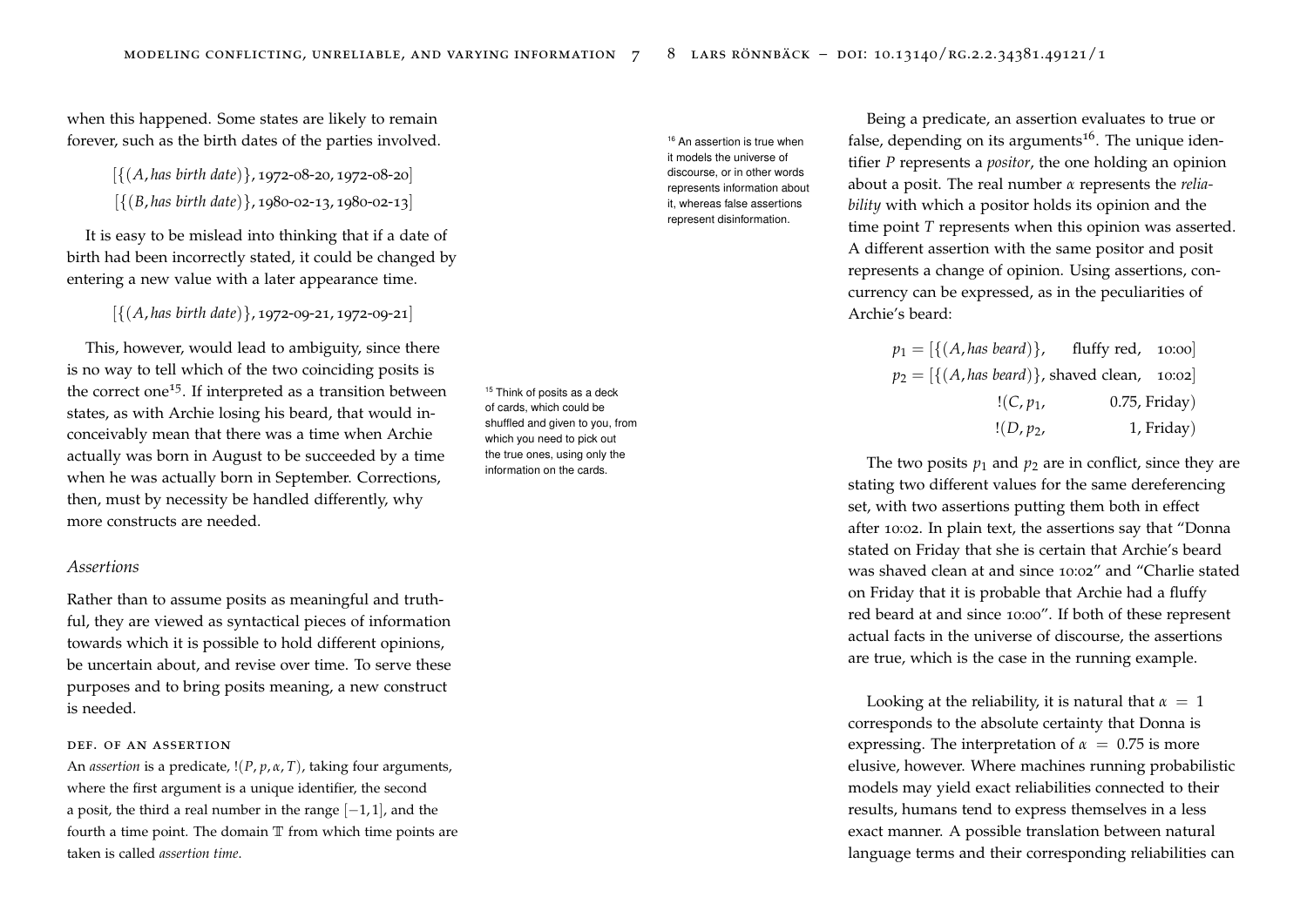| $\alpha$ | Linguistic correspondence |
|----------|---------------------------|
|----------|---------------------------|

- 1 It is certain that the value is *v*
- 0.75 It is probable that the value is *v*
- 0.5 It may be that the value is *v*
- 0.25 It is possible that the value is *v*
- 0 It could be any value whatsoever
- −0.25 It is possible the value is not *v*
- −0.5 It may be that the value is not *v*
- −0.75 It is probable that the value is not *v*
- −1 It is certain that the value is not *v*

be found in Table [1](#page-4-0). While the meaning of the values  ${-1, 0, 1}$  must remain fixed, the values in between may be assigned according to the requirements at hand.

Not surprisingly, when asked, Charlie was certain that Archie was not clean shaved when he saw him at 10:00.

 $\bar{p}_3 = [\{(A, \text{has } \text{beard})\}]\}$ , not shaved clean, 10:00] !(*C*, *p*¯3, 1, Friday)

Since complementary values, such as "*not* shaved clean", are harder to store<sup>17</sup> than actual values, the  $17$  Information storages, such *not* in the posit can be removed in favor of a negative reliability:

 $p_3 = [\{(A, has\,) \}$ , shaved clean, 10:00] !(*C*, *p*3, −1, Friday)

This assertion is essentially making the same statement, where  $\alpha = -1$  corresponds to being certain of the opposite of a posit. Given what is known so far, it can be concluded that the two positors, Donna and Charlie, are in strong disagreement. Where existing modeling techniques require such conflicts to be resolved at the time information is recorded, these conflicting statements can now be captured and instead reviewed at

<span id="page-4-0"></span>Table 1: Suggestions of some reliabilities and their linguistic correspondences for a value *v*.

as databases, tend to allow for storing actual values rather than their mathematical

complements.

technique to be lossless, it must adopt the "resolve on read" paradigm rather than "resolve on write".

that assertions may misbehave with respect to each other that need to be avoided. The restrictions introduced are not severe, as they represent how we normally think about information anyway.

mation would be a set of false assertions, which is beyond the scope of this paper and perhaps less desirable, but not ruled out as meaningless.

<sup>18</sup> In order for a modeling the time the information is retrieved<sup>18</sup>. In other words, there are many versions of the truth, better reflecting the genuine nature of information.

## *Characteristics*

When information is captured using assertions there <sup>19</sup> There are a number of ways are some characteristics that may be desirable<sup>19</sup>. For example, if Charlie is making assertions about both the posit  $p_3$  and its opposite  $\bar{p}_3$  it is not desirable that these contradict each other. First a collection of assertions is needed:

> def. of a body of information A *body of information* is a set of true assertions.

Given a body of information, a set of true assertions that represent actual facts in some universe of <sup>20</sup> Likewise, a body of disinfor-<br>discourse,<sup>20</sup> some characteristics that pertain to their interrelationships can be defined.

## def. of symmetric

A body of information is said to be *symmetric* iff the assertions ! $(P, p, -\alpha, T)$  and ! $(P, \bar{p}, \alpha, T)$  are equivalent for a posit *p* and its opposite  $\bar{p}$ .

The first characteristic is symmetry. In a symmetrical body of information the assertion made by Charlie that "the reliability of Archie having a fluffy red beard is 0.75" is equivalent to asserting that "the reliability of Archie not having a fluffy red beard is -0.75". This quality makes it possible to remove the negation of a value, such as "*not* fluffy red", in a posit by reversing the sign of the reliability. As earlier stated, negated values may be troublesome from a storage point of view, so this characteristic makes it possible to avoid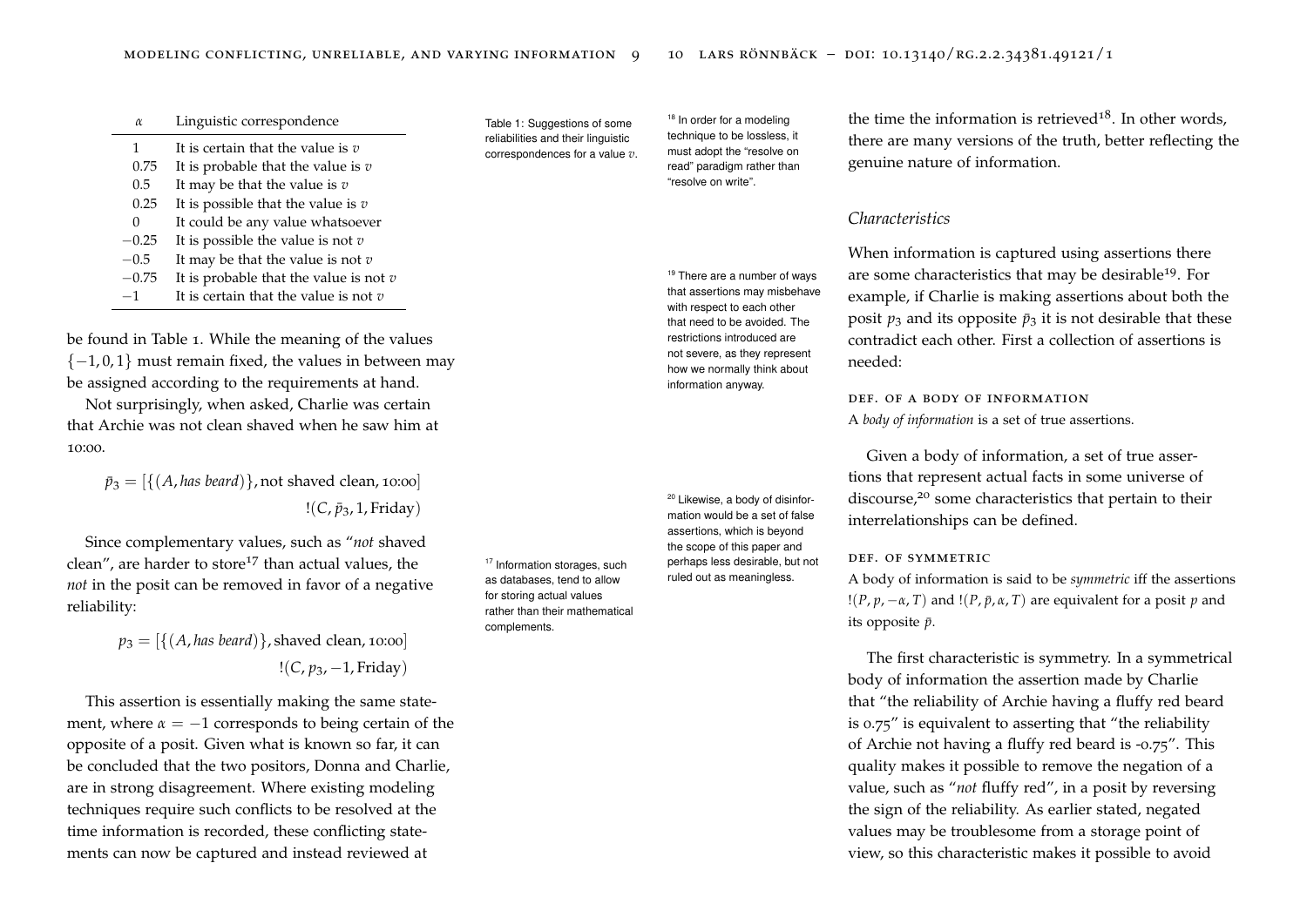them completely in favor of actual values with negative reliabilities.

## DEF. OF CANONICAL

A body of information is said to be *canonical* iff all assertions are made against posits without negated values.

It follows that any symmetrical body of information can be transformed to become canonical and thereby easier to manage from a storage perspective.

As another characteristic, it is reasonable that for any assertion that is not certain, for example that "the reliability of Archie having a fluffy red beard is 0.75" also implies that there is a possibility that his beard is not red and fluffy. Intuitively<sup>21</sup> the complementary assertion must be that "the reliability of Archie not your reasoning. having a fluffy red beard is 0.25", since reliabilities should sum up to 1.

## DEE OF BOUNDED

A body of information is said to be *bounded* iff the reliabilities in the assertions  $!(P, p, \alpha, T)$  and  $!(P, \bar{p}, \beta, T)$  satisfy  $|\alpha + \beta|$  =  $|\alpha + \beta|^2$ .

Since negative reliabilities are allowed, the formula becomes a little more complicated than just summing up reliabilities. For example, in a symmetrical and bounded body of information, if  $\alpha = -0.75$  for  $\bar{p}$  then  $\beta = -0.25$  for *p* using boundary, and using symmetry that is equivalent to 0.25 for  $\bar{p}$ , which using boundary again yields the reliability of *p* as 0.75. The symmetry and boundary of values and their negation can be illustrated as a graph, seen in Figure [1](#page-5-0).

There is still no characteristic preventing a positor from having a multitude of reliabilities for the same posit at the same time. Such a quality will also ensure <sup>21</sup> It would be counterintuitive to be able to state that "Archie very likely had a red beard and very likely did not have a red beard" and still be consistent in



<span id="page-5-0"></span>Figure 1: The boundary and symmetry of reliability for a value *v* and its negation *not v*. must still be a base upon which you agree, since how would you otherwise know what you are disagreeing about?

<sup>22</sup> This avoids lunatic statements such as "I think Archie had a red beard and I am also sure he had a red beard, but he might not have had a red

beard".

that even though the reliabilities −0.25 and 0.75 for a posit produce equivalent assertions, only one should exist in the body of information $2^2$ .

#### def. of exclusive

A body of information is said to be *exclusive* iff no assertions in which only the reliability differs exist.

An exclusive body of information prevents a positor from being, for example, certain of a fact and its opposite at the same time. Different positors may be in disagreement though, provided that it can be ensured that positors are having opinions about the same things. If one positor is saying that "Archie has a fluffy red beard" and another that "Archie was clean shaved", can we be sure they are talking about the same Archie and how do we know "*has beard*" means the same thing for them?

#### DEE. OF UNIVERSAL

A body of information is said to be *universal* iff positors agree on all appearances.

In a universal body of information positors are not allowed to interpret, for example, the appearance <sup>23</sup> In order to disagree, there  $(A, has\, be \text{ard})$  differently<sup>23</sup>. Whatever the components represent will be the same for every positor. As assertions are predicates it is only through their representation that it can be determined if they are true or false. In order to have "meaningful" assertions, the bodies of information discussed henceforth will therefore be assumed to have all the previously defined characteristics.

#### def. of comprehensive

A body of information is said to be *comprehensive* iff it is symmetric, canonical, bounded, exclusive and universal.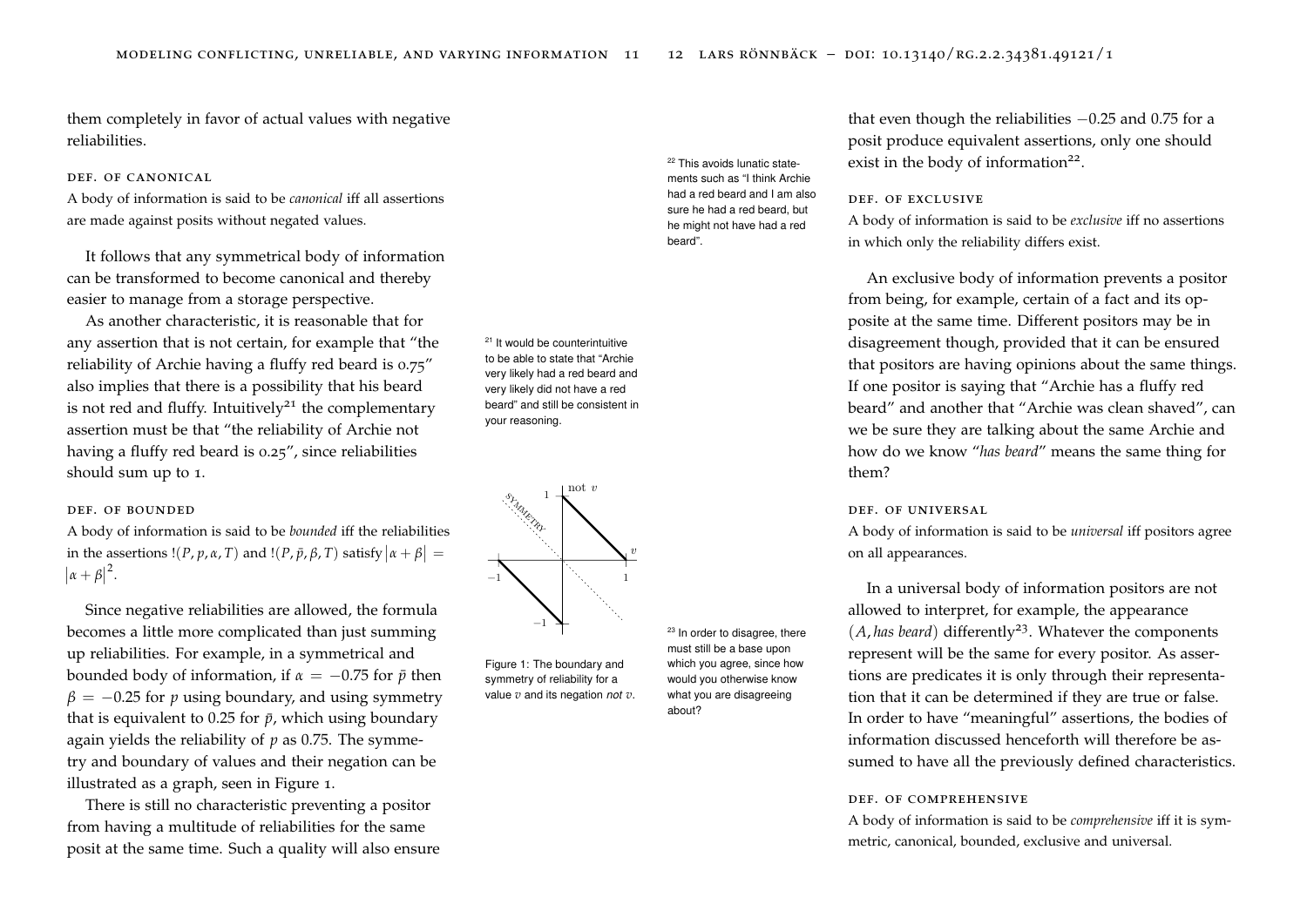From here on it will be assumed that all bodies of information discussed are comprehensive. In a sense, a comprehensive body of information can be said to be a body of well behaving information.

## *Corrections*

It would be presumptuous to assume that any statement made is always correct. We all make mistakes, and when opinions change in such a way that a previous statement is erroneous, corrections have to be made and made losslessly. To be able to do corrections a particular, but intuitively understandable, reliability value is needed.

## DEE. OF THE COMPLETE UNCERTAINTY

An assertion is called *positive* when the reliability is above zero, *negative* when below zero, and *completely uncertain* when zero.

Zero reliability is best understood through an example. Given the following posits:

 $p_2 = \left[ \{ (A, \text{has } \text{beard}) \} \right]$ , shaved clean, 10:02]  $\bar{p}_2 = [\{(A, \text{has } \text{beard})\}, \text{not } \text{shaved } \text{clean}, \text{ 10:02}]\}$ 

For the posit  $p_2$  and its opposite  $\bar{p}_2$  the assertions  $!(P, p_2, 0, T)$  and  $!(P, \bar{p}_2, 0, T)$  are equivalent given symmetry. Since the reliability for the beard being both shaved clean and *not* shaved clean is the same, the only meaningful interpretation is that zero reliability must be when the positor has no idea what the value is<sup>24</sup>. The positor may have had an idea at some earlier time though.

> !(*D*, *p*2, 1, Friday) !(*D*, *p*2, 0, Sunday)

<sup>24</sup> It could be either of the posits, to any degree of certainty, but this positor does not know. Not knowing also conveys information, a fact that is often overlooked.

In the assertions above Donna is changing her mind from on Friday thinking that Archie was shaved clean to on Sunday not having been able to tell whether Archie had a beard or not. The later assertion is called a retraction when it changes a positive or negative reliability for an earlier posit to zero.

## def. of a retraction

Let **A** be a body of information. A *retraction* is an assertion  $!(P, p, 0, T') \in A$  for which there exists an assertion  $!(P, p, \alpha, T) \in \mathbb{A}$ , with  $\alpha \neq 0$  and  $T < T'$ .

If at the same time another posit is asserted with nonzero reliability, this and the retraction together form a correction.

## def. of a correction

Let A be a body of information. The three assertions  $a_1 =$  $!(P, p, \alpha, T), a_2 = 1(P, p, 0, T'),$  and  $a_3 = 1(P, p', \alpha', T')$  together form a *correction* when  $\{a_1, a_2, a_3\} \subset \mathbb{A}$ ,  $p \neq p'$ ,  $\alpha \neq 0$ ,  $\alpha' \neq 0$ , and  $T < T'$ .

Extending the example with the assertion below, Donna says that it is possible that the perpetrator "Archie" had a fluffy red beard, while at the same time retracting her earlier assertion that his beard was shaved clean.

> $p_4 = [{(A, has\,)}, {\text{fluffy red, 10:02}}]$ !(*D*, *p*4, 0.25, Sunday)

Without the retraction Donna would simultaneously be stating that Archie's beard is certainly shaved clean and also that it is possibly fluffy red, so she is contradicting herself. Both assertions will remain in effect without the retraction, but exactly why this is the case has yet to be formalized.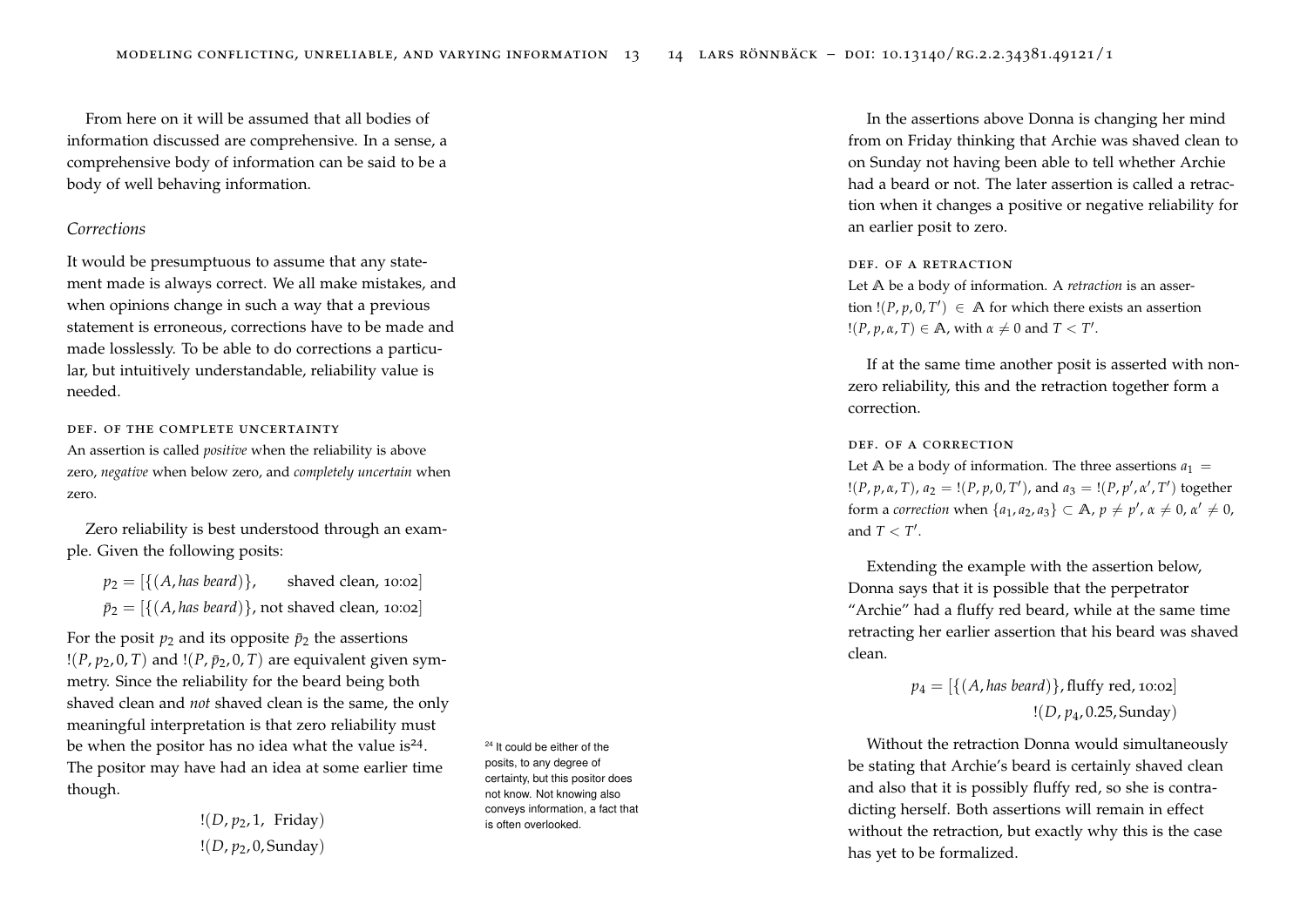## *The Information in Effect*

With both assertions and posits being bound in time, this warrants the question of what information actually is in effect at any given point in time. The intention is that posits should capture transitions of states in the domain being modeled, such as people finding themselves at the scene of a crime and later dispersed or Archie removing his fake beard, and assertions the transitions in the opinions expressed towards such posits. Assertion and appearance time give rise to two axes of time over which it should be possible to "travel", where for all points in the bitemporal plane  $\mathbb{T} \times \mathbb{t}$  and unambiguous set of assertions should be in effect.

## def. of the information in effect

Let **A** be a body of information. The *information in effect* is a subset  $\mathbb{A}(T_{\omega}, t_{\omega}) \subset \mathbb{A}$  given a bitemporal point in assertion and appearance time  $(T_{@}, t_{@}) \in \mathbb{T} \times \mathbb{t}$ . Assuming *P*,  $\alpha$ , *T*, *D*,  $v$ , and *t* are free variables, all assertions  $!(P, p, \alpha, T) \in A(T_{\alpha}, t_{\alpha})$ with  $p = [D, v, t]$  are found using the following selection criteria:

- 1 Let  $A_1$  ⊂ A be the assertions in A satisfying  $T \leq T_{\omega}$  and  $t \leq t_{\varpi}$ .
- 2 Let  $A_2 \subset A_1$  be the assertions in  $A_1$  with  $\alpha \neq 0$  and the latest appearance time *t* for each combination of *P* and *D*, excluding those assertions !(*P*, *p*, *α*, *T*) for which an assertion !(*P*, *p*, 0, *T*<sub>0</sub>) exists with  $T \leq T_0 \leq T_{\varnothing}$ .
- 3 Let  $\mathbb{A}(T_{\varpi}, t_{\varpi}) \subset \mathbb{A}_2$  be the assertions from  $\mathbb{A}_2$  with the latest assertion time *T* for each combination of *P*, *D*, and *v*.

In less formal terms, the information in effect can be found by first rewinding all assertions to those whose assertion and appearance times are before the specified points in time. Among those, find the ones with the latest appearance times for each positor and dereferencing set, excluding retracted ones. Finally, keep those

with the latest assertion times, again for each positor and dereferencing set. This will guarantee that a single assertion for each existing combination of a positor and a posit is in effect at any bitemporal point in time. In a sense, such a "slice" of assertions is static, since all temporal aspects have been removed by the operations described. Had it not been for the remaining reliability it would have been close to what is usually stored in a traditional database. Gathering some assertions from the running example:

|                   | $p_1 = \left[ \{ (A, has \, be \, and) \} \right], \quad \text{fluffy red, } 10:00 \right]$ |
|-------------------|---------------------------------------------------------------------------------------------|
|                   | $p_2 = \left[ \{ (A, has \, be \, and \} \}, \, \text{shaved clean}, \, 10:02 \right]$      |
|                   | $p_3 = \left[ \{ (A, has \, be \, and) \}, \, \text{shaved clean}, \, 10:00 \right]$        |
| $a_1 = !(D, p_2,$ | 1, Friday)                                                                                  |
| $a_2 = !(C, p_1,$ | $0.75$ , Friday)                                                                            |
| $a_3 = !(C, p_3,$ | $-1$ , Friday)                                                                              |

Given the body of information above,  $\{a_1, a_2, a_3\}$ , the information in effect on (Saturday, 10:01) is a set with two members  $\{a_2, a_3\}$ , as they are the only assertions with appearance times on or before 10:01 and assertion times on or before Saturday. The information in effect on (Saturday, 10:03) is the set  $\{a_1, a_2, a_3\}$ , as all assertions are made before both times, and no retractions made. Although, something happened on Sunday, after Bella woke up:

$$
p_4 = [{(A, has beard)}, fluffy red, 10:02]
$$
  

$$
a_4 = !(D, p_2, 0, Sunday)
$$
  

$$
a_5 = !(D, p_4, 0.25, Sunday)
$$

With this added information that extends the body of information, on (Sunday, 10:03) the set  $\{a_2, a_3, a_5\}$ is in effect. The assertion  $a_1$  now has a corresponding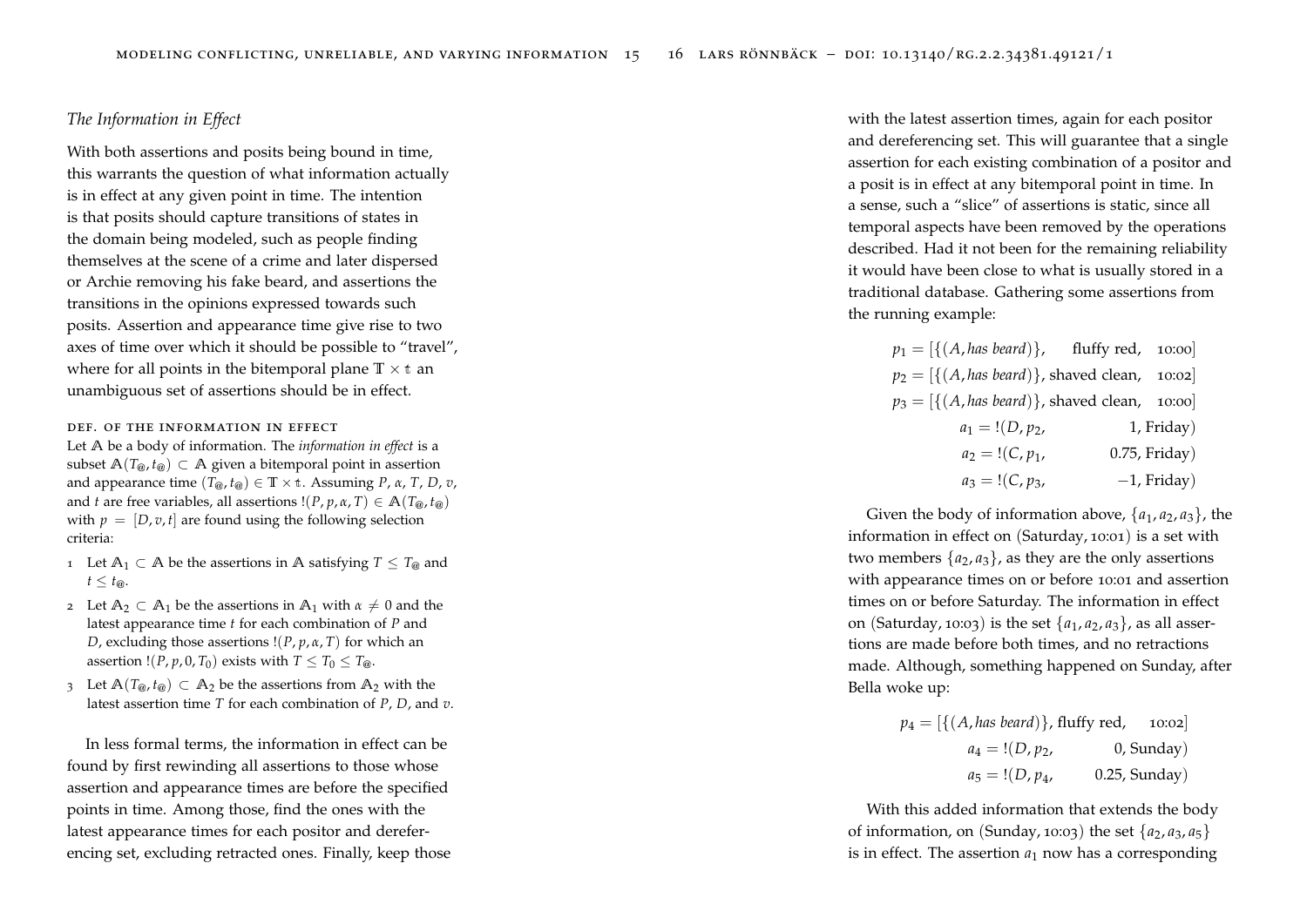retraction  $a_4$  and must be excluded, which brings  $a_5$  into effect. The two assertions,  $a_2$  and  $a_3$  made by Charlie are not contradictory, at the same time saying Archie's beard is probably fluffy red and certainly not shaved clean. In fact, "certainly not" may be stated for an arbitrary number of values without a positor contradicting itself<sup>25</sup>. But, what if the following assertion is made: <sup>25</sup> Note that there is a differ-

 $a_6 = !(D, p_2, -0.75,$  Sunday)

Suddenly, Donna is stating that Archie's beard is both possibly fluffy red and probably not shaved clean. Could it be the case that Donna is now contradicting herself? When the same positor is having several assertions in effect with the same dereferencing set, but different values and reliabilities, another characteristic is needed ensuring positors are non-contradictory.

#### DEF. OF NON-CONTRADICTORY

A body of information is said to be *non-contradictory* iff for every information in effect the reliabilities in all positive and negative assertions made by the same positor for the same dereferencing set satisfy the inequality:

$$
\frac{1}{2}\sum_{i=1}^{n} \left[1 - \frac{\alpha_i}{|\alpha_i|}\right] + \sum_{i=1}^{n} \alpha_i \le 1
$$

Looking at  $\{a_5, a_6\}$ , these two assertions by Donna concurrently assert different values for the beard of Archie and they are both in effect on (Sunday, 10:03). Calculating the left side of the inequality gives:

$$
\frac{1}{2}\left[1 - \frac{0.25}{|0.25|} + 1 - \frac{-0.75}{|-0.75|}\right] + 0.25 - 0.75 = 0.5
$$

From this is can be concluded that Donna is far from contradicting herself, since the reliabilities only "sum

ence between stating that "Archie's beard is certainly not red" and "I have no idea if Archie's beard is red". The former excludes a particular value and remains in the information in effect, whereas the latter leaves all doors open and is removed from the information in effect. Both may be stated for an arbitrary number of values without contradicting yourself though.

> database is decisive as no possible alternative values can be represented, without modeling such behavior explicitly.

up" to 0.5. As another example, a positor may be 95 percent sure that Archie's beard is not shaved clean, and the same for up to 20 different beard styles and colors, without being contradictory. The 21<sup>st</sup> beard style Archie has almost certainly not got, however, will bring the left hand side to 1.05. Taking this example all the way, a positor may simultaneously assert with 100 percent certainty that something is *not* the case for an unlimited number of posits.

#### def. of indecisive and decisive

When multiple assertions by the same positor are in effect for different posits with the same dereferencing set, the positor is said to be *indecisive* with respect to the set. When a single assertion of a positor is in effect for a dereferencing set, the positor is said to be *decisive* with respect to the set. The information in effect is said to be *indecisive* if there is at least one indecisive positor and *decisive* if not. A body of information is said to be *decisive* if for every information in effect no indecisive positors exist and *indecisive* if there is at least one indecisive positor.

Since contradictions by definition rely on indecisiveness, it follows that a body of information which is <sup>26</sup> A traditional relational decisive is always non-contradictory.<sup>26</sup>

## *Reassertions and Restatements*

In a traditional database, updating a value to the same value is an indistinguishable operation, since the value will remain the same after the operation is completed. For assertions, it is possible to assert the exact same thing over and over again with increasing assertion times. Such assertions can be chosen to be kept or discarded, depending on the requirements at hand.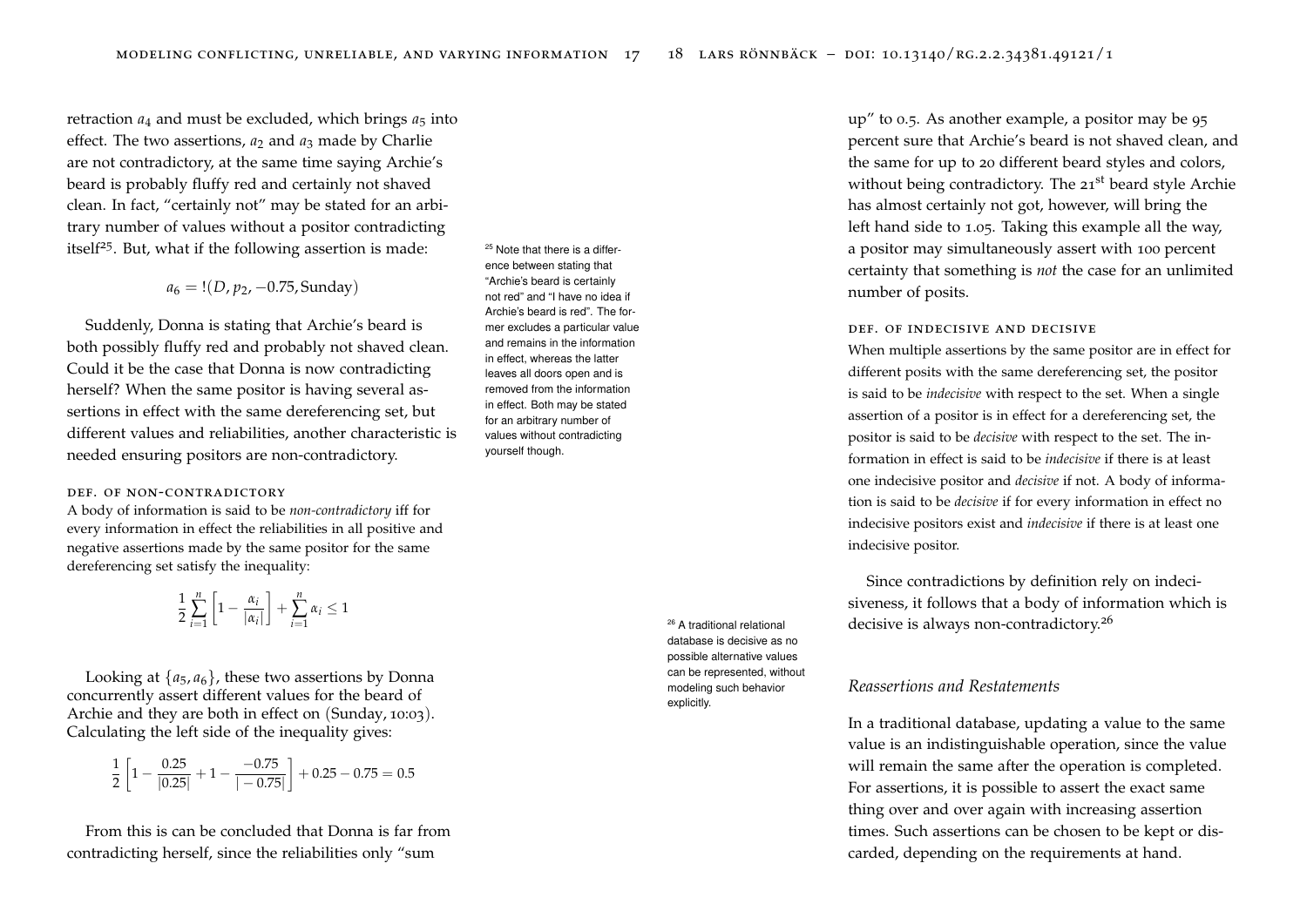#### def. of a reassertion and assertive

If two in assertion time successive assertions are otherwise equal, the later is said to be a *reassertion* of the earlier. A body of information is said to be *assertive* if reassertions exist.

It may be noted that in an assertive body of information, the information in effect will contain the latest reassertion, and if desired further searching is necessary in order to find the first assertion in a chain of reassertions. To further exemplify, Charlie will make three additional assertions,  $\{a_7, a_8, a_9\}$ :

$$
p_1 = [{(A, has bead)}],
$$
fluffy red, 10:00]  
\n
$$
p_4 = [{(A, has bead)}],
$$
fluffy red, 10:02]  
\n
$$
a_2 = !(C, p_1, 0.75,
$$
 Friday)  
\n
$$
a_7 = !(C, p_4, 0.75,
$$
 Friday)  
\n
$$
a_8 = !(C, p_1, 0.75,
$$
 Sunday)  
\n
$$
a_9 = !(C, p_4, 0.25,
$$
 Sunday)

Here the assertion  $a_8$  is a reassertion of  $a_2$ , since only the assertion time differs. The assertions  $a_7$  and  $a_2$  share a different relationship though, where the assertion time is the same, but the appearance time differs while the dereferencing set and value is the same in the posit.

def. of a restatement and restatable For two assertions,  $!(P, p, \alpha, T)$  and  $!(P, p', \alpha, T)$ , with  $p =$ [*D*, *v*, *t*] and  $p' = [D, v, t']$ , such that  $t < t'$ , the latter is called a *restatement* of the former. If a body of information contains restatements it is said to be *restatable*.

Given the definition above, the assertion  $a_7$  is a restatement of  $a_2$ , but  $a_9$  is not a restatement of  $a_8$  as the reliability differs. Looking at *a*<sup>9</sup> and *a*7, Charlie is also downgrading his belief in the posit, from being probable that the beard was fluffy red to only possible that <sup>27</sup> However, even if positors agree upon such names, they may disagree on how to assign them, or in other words, the same information may have many models.

is was. Perhaps he observed Archie for the full two minutes between 10:00 and 10:02, but could not at first believe his eyes that the beard was gone. With some afterthought, he was less sure on Sunday. The beard was probably fluffy red at 10:00 and only possibly fluffy red at 10:02, according to Charlie.

## *Modeling and Typing*

While the posits and assertions seen so far have been intuitively understandable, being constructed from a story and simple examples, the exact nature of Archie is still undecided. Is it a perpetrator, an accused, a person, a human being, a fictional character, or something completely different? In order to determine what unique identifiers actually represent, a model is needed. Models provide auxiliary information, with the aim to collate similar things under common names. The more well understood such names are the more intelligible the model becomes<sup>27</sup>.

## def. of a classifier and a class

Let *is class* be a role reserved for the purpose of modeling. A posit  $p_c = [\{(C, is \text{ class})\}, c, t]$ , defines the name of a *class* through the string *c* and associates the unique identifier C with it. A *classifier* is a relationship that binds a thing to a class, expressed through posits on the form  $p_{\text{M}} = [\{(i, \text{thing}), (C, \text{class})\}, v, t].$ 

The defined strings are intended to represent classifications, such that it can be determined to which class any unique identifier belongs. Thanks to the time point *t* in the classifier, the class of *i* may change, naturally, over time. First given some posits that define class names assumed to have existed since the beginning of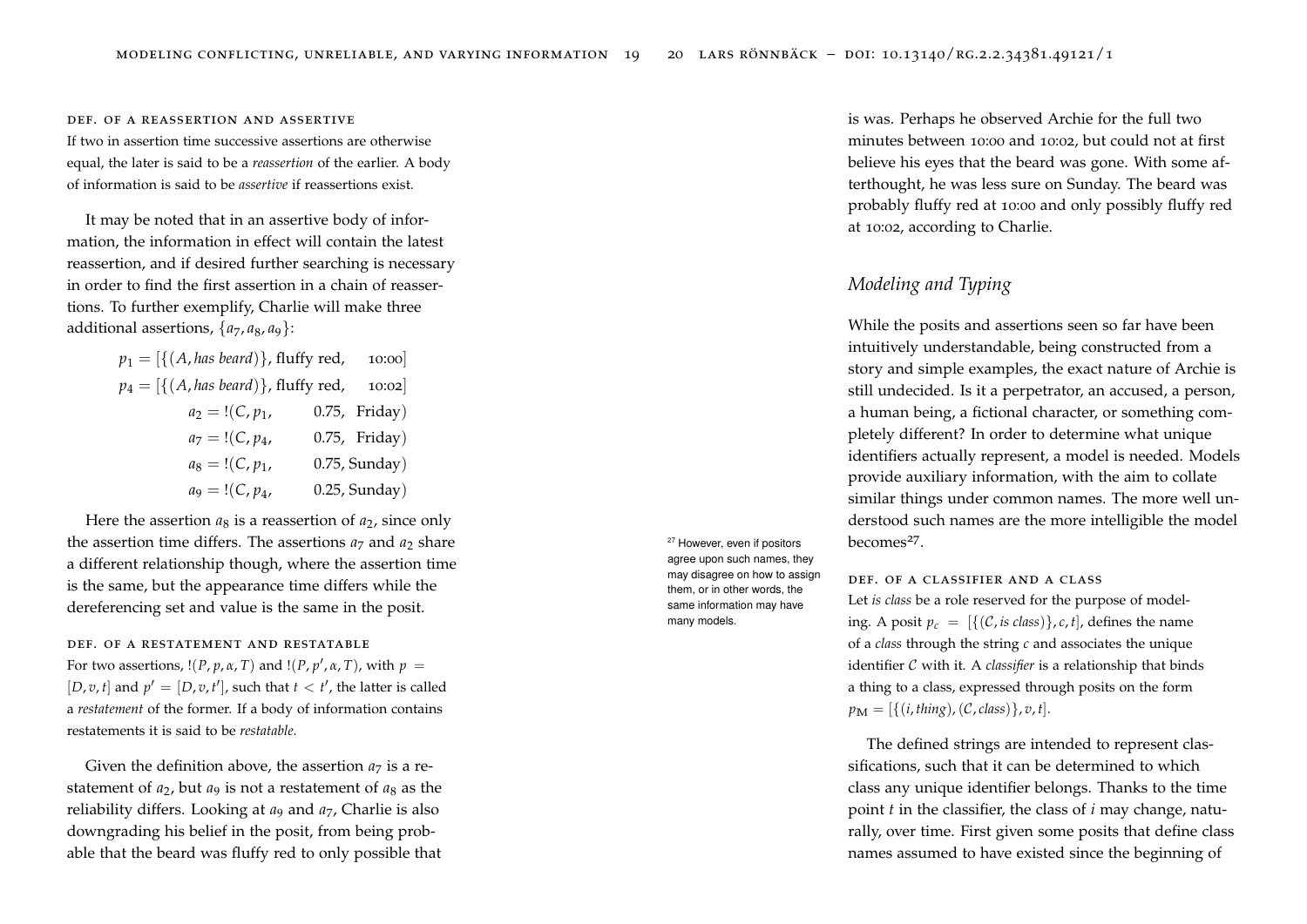time, here denoted by  $-\infty$ , the following posits may all be valid classifiers for Arthur:

$$
p_{c1} = [{C_1, is class]}, \t Infant, -\infty]
$$
  
\n
$$
p_{c2} = [{C_2, is class]}, \tTeenager, -\infty]
$$
  
\n
$$
p_{M1} = [{A, thing}, (C_1, class)], \t active, 1972]
$$
  
\n
$$
p_{M2} = [{A, thing}, (C_1, class)], \t inactive, 1973]
$$
  
\n
$$
p_{M3} = [{A, thing}, (C_2, class)], \t active, 1985]
$$

From these it is apparent that two classifications exist and have always existed<sup>28</sup>, and that Arthur was an <sup>28</sup> Posits that define class infant between 1972 and 1973 and became a teenager in 1985. However, it would be equally valid to at all those times state that Arthur is a person, as illustrated by the following posits.

 $p_{c3} = [{(C_3, is class)}]$ , Person,  $-\infty]$  $p_{\text{M4}} = [\{(A, \text{thing}), (C_3, \text{class})\}, \text{ active}, \text{1972}]$ 

This hints at a relationship between infant and person, since Arthur is both an infant and a person during the year of 1972, which of course can be expressed through its own posit.

 $p_{\text{M4}} = [{(C_1, \text{subclass})}, (C_3, \text{class})],$  active,  $-\infty]$ 

Whatever needs to be said about classes and how they relate to each other and other things can be expressed using posits. These can be indefinitely extended by introducing new reserved strings used in their appearances. Each class could have description, for example, through the (C, *has description*) appearance. Just like posits in general, classifiers are meaningless unless asserted by a positor, acting as a modeler in this case. A modeler may, like positors in general, disagree on the

names from the beginning of time may in some sense be viewed as being *static*, or in other words, have no way to naturally change into a different value.

<sup>29</sup> From the point of view of a lawyer in the case, this is not unreasonable. DEF. OF A MODEL

model, or express uncertainty towards parts of it.

$$
a_{\text{M1}} = !(M, p_{\text{M1}}, 0.75, \text{Today})
$$

$$
a_{\text{M1}} = !(M, p_{\text{M4}}, 1, \text{Today})
$$

$$
a_{\text{M1}} = !(L, p_{\text{M4}}, -1, \text{Today})
$$

The modeler *M* is quite sure that Arthur was an infant since 1972, while simultaneously sure that Arthur is a person, whereas *L* is certain Arthur is not a person. This does not necessarily mean that Arthur is an alien, unless *L* models it so, but that *L* may have chosen a model in which Arthur perhaps is a client instead<sup>29</sup>.

Let **A** be a body of information and let **I** be the set of all unique identifiers found in **A**. The *model* **M** of **A**, denoted  $M \models A$ , is a comprehensive body of information in which each positor exhaust **I** through assertions of classifiers.

A model, then, contains complete information about which class every thing belongs to. It may contain much more information, such as detailed descriptions of classes or how classes relate to each other, through for example inheritance. It contains information about information and can be seen as meta-information with respect to the body of information it models. If the two are intermixed it is important to keep track of which strings have been reserved for use in those appearances that pertain to modeling.

As can be understood from the examples, there may be many ways to model the same body of information. The question then arises when a model is a "good" model. Unfortunately there is no simple answer. In some cases, few and generic classes are preferable, where in others many and specific ones are better. A model is that which creates boundaries between sim-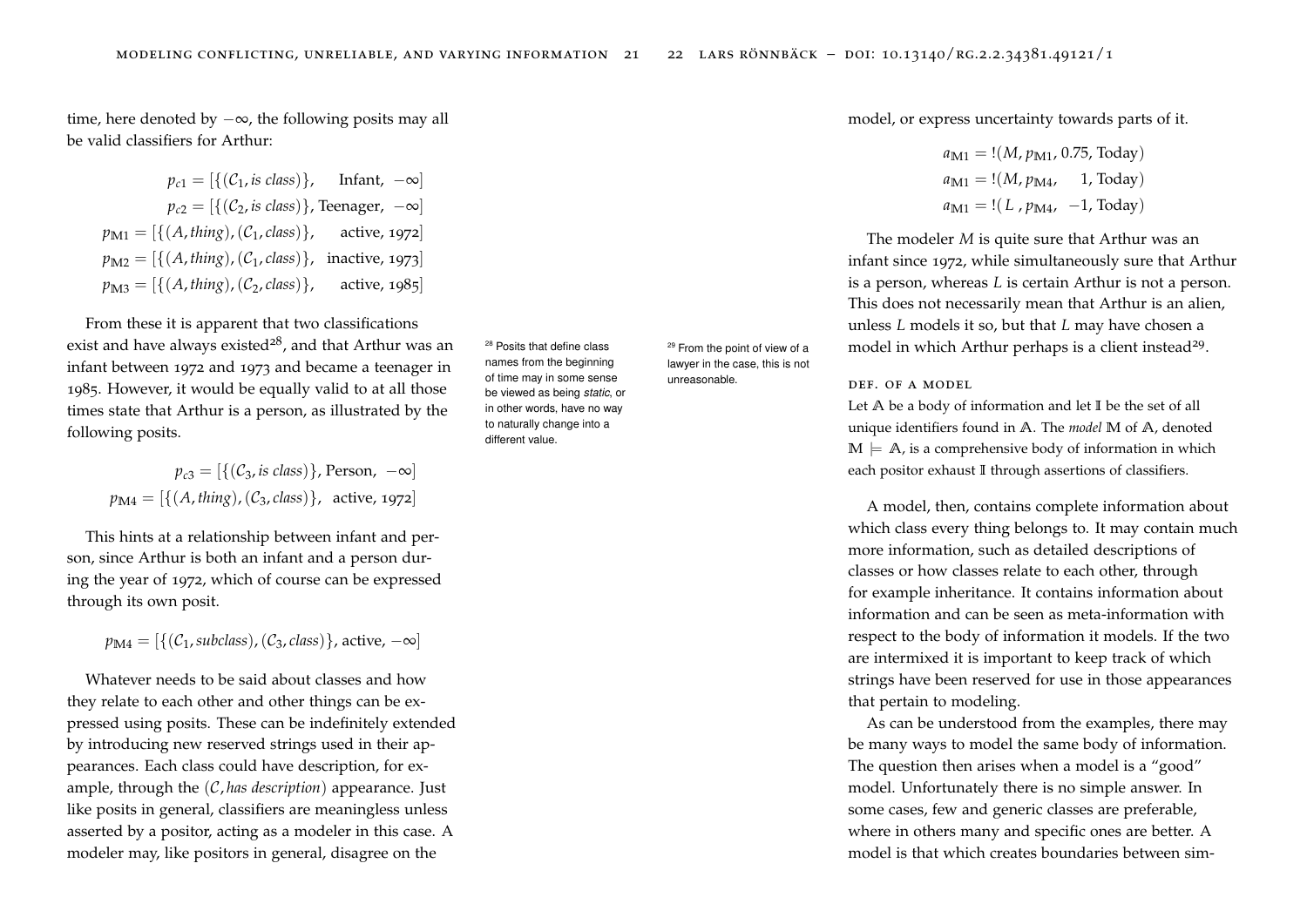ilar and dissimilar things. To model is to define these boundaries by determining when things are similar enough to be of the same class. Assuming that Arthur belongs to the person class and that many other things also are persons, it is possible to derive some additional information about persons from the posits in which such things appear. Backtracking from  $p_{c3}$  it is possible to find all posits in which things of the person type appears, many of which will have similar structures.

## def. of a posit type

A *posit type,*  $\tau(p) = [\{(C_1, r_1), \ldots, (C_n, r_n)\}, \tau(v), \tau(t)],$  for a posit  $p = [\{(i_1, r_1), \ldots, (i_n, r_n)\}, v, t]$ , is a structure constructed by replacing unique identifiers, *i <sup>i</sup>* with the unique identifiers of their class,  $\mathcal{C}_i$ , the value,  $v$ , with its data type,  $\tau(v)$ , and the time point, *t*, with its data type,  $\tau(t)$ .

Posit types are descriptive by nature, and will be used to further enrich the model. For example, given the person class, an example posit and its corresponding type are:

> $p_4 = \left[ \{ (A, \text{has } \text{beard}) \}$ , fluffy red, 10:02  $\tau(p_4) = [\{(C_3, has\, band)\}\,$ , string, time]

We know from  $p_{c3}$  that  $C_3$  is the person class. It appears then that persons may have beards of some string value capturing its color and since some specified time.

def. of a typing and a type

Let *is type* be a role reserved for the purpose of creating types. A posit  $p_{\tau} = [\{(\mathcal{T}, \text{is type})\}, \tau(p), t]$ , defines a *type* through the posit type  $\tau(p)$  and associates the unique identifier  $\mathcal T$  with it. A *typing* is a relationship that binds a class to a type, expressed through posits on the form  $p_{\text{T}} = [\{(\mathcal{C}, \text{class}),(\mathcal{T}, \text{type})\}, v, t].$  <sup>30</sup> Remember that posits are defined to bind unique identifiers to values that may be of any data type, primitive as well as complex ones. A posit type can be considered to be a complex data type in this case.

enumeration, it is important that they together are mutually exclusive and exhaustive, which is why *never* is needed, since it thinkable that it will become impossible for persons to have beards from some point in time.

Defining a type is done by binding a unique identifier to a posit type, for example  $\tau(p_4)$ , using another posit<sup>30</sup>.

$$
p_{\tau 4} = [\{(\mathcal{T}_1, \text{is type})\}, \tau(p_4), -\infty]
$$
  

$$
p_{\mathbb{T}1} = [\{(C_3, \text{class}), (\mathcal{T}_1, \text{type})\}, \text{commonly}, 1942]
$$

Using the value in a typing, it is possible to express more than just if the relationship is currently active or inactive. It can be used to indicate how often a person has a beard in general, and which in the example above is *commonly*. Other thinkable values that can be useful <sup>31</sup> When values form an **are** *rarely*, *always*, and *never*<sup>31</sup>. These may change over appearance time if the demographics of the persons in the universe of discourse changes. It is important to note that even if one bearded person exists it does not imply that all persons can or must have beards. There will be no posits of type  $\tau(p_4)$  for Bella or Donna, ever.

> Typings are created from the information at hand and they evolve along with the information, and should therefore not be seen as templates into which future information should fit. Types and typings are asserted by positors, just like classes and classifiers, even if types are somewhat harder to disagree upon, but it is possible for two different positors to have a difference in opinion about the data types involved. Extending the example we know Archie and Bella was observed by Charlie at the scene of the crime, but there seems to have been something preceding the crime, involving Xavier.

- $p_5 = \left[\{(A, \text{ is } \text{accused}), (B, \text{ is } \text{victim}), (C, \text{ is } \text{witness})\}\right]$ at scene of crime, 09:58]
- $p_6 = \left[\{(A, is \text{ accused}), (X, is \text{ victim}), (C, is \text{ witness})\}\right]$ at scene of crime, 09:42]

Given the similarities in the structure of the posits  $p_5$  and  $p_6$ , it would be reasonable to assume they have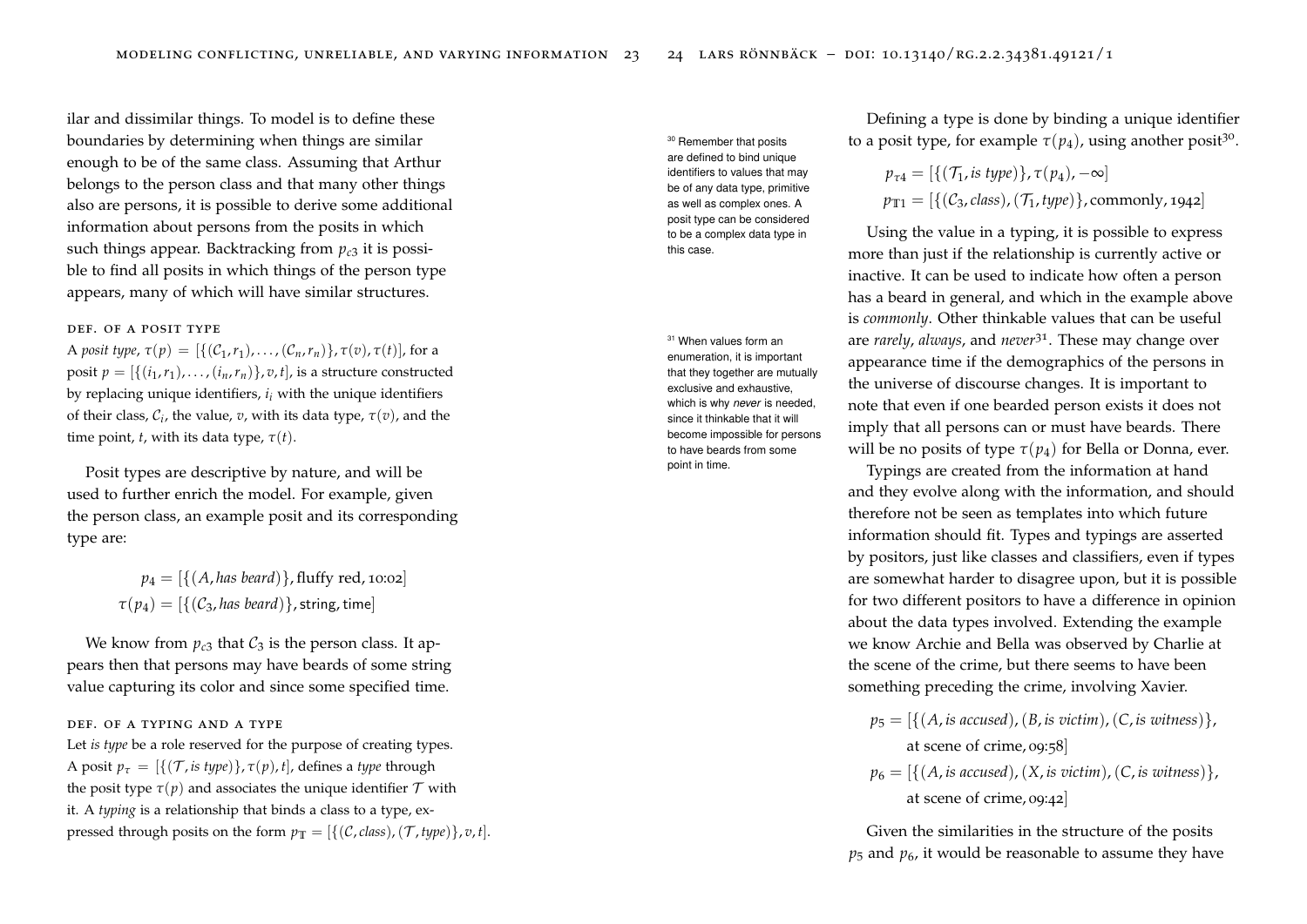the same posit type, but that is actually not the case. What seems to have started the kerfuffle between Archie and Bella was in fact that Archie was being mean to her dog, Xavier, which Charlie witnessed somewhat earlier that day. This results in two similar, but not equal, posit types  $\tau(p_5)$  and  $\tau(p_6)$ .

$$
p_{c4} = [\{(C_4, is \text{ class})\}, \text{Animal}, -\infty]
$$
  
\n
$$
p_{\text{M5}} = [\{(X, \text{thing}), (C_4, \text{class})\}, \text{active}, 2009]
$$
  
\n
$$
\tau(p_5) = [\{(C_3, is \text{ accused}), (C_3, is \text{ victim}), (C_3, is \text{ witness})\},
$$
  
\nstring, time]  
\n
$$
\tau(p_6) = [\{(C_3, is \text{ accused}), (C_4, is \text{ victim}), (C_3, is \text{ witness})\},
$$
  
\nstring, time]  
\n
$$
p'_{\tau 5} = [\{(T_2, is \text{ type})\}, \tau(p_5), -\infty]
$$
  
\n
$$
p'_{\tau 6} = [\{(T_3, is \text{ type})\}, \tau(p_6), -\infty]
$$
  
\n
$$
p_{\text{T2}} = [\{(C_3, \text{class}), (T_2, \text{type})\}, \text{rarely}, 1942]
$$
  
\n
$$
p_{\text{T3}} = [\{(C_3, \text{class}), (T_3, \text{type})\}, \text{rarely}, 1942]
$$

This example illustrates the importance of typing. The added information it gives makes it possible to get the whole picture of what is going on, and while the posits  $p_5$  and  $p_6$  may look alike, the things they relate differ in their classes. To get a good understanding of what a class represents it is useful to look at a particular set, called an ensemble.

## def. of an ensemble

Let  $A$  be a body of information. If  $C$  is the unique identifier for a class *c* from a model of **A**, the *ensemble* of *c* is the information in effect limited to all assertions of typings in which  $\mathcal C$ occurs.

An ensemble gives a good idea of what it entails to be an instance of, for example, the "Person" class. You <sup>32</sup> Provided that some positor

may even say that a person is that which commonly may have a beard, always has a gender and a birth date, and that rarely is involved as an accused, victim, or witness, where the victim could be an animal or another person<sup>32</sup> .

has asserted these typings. While sufficient to provide a model through a set of classifiers, the ensembles enrich the model by providing a more descriptive view of each class. Ensembles will naturally evolve over time, as new information is added. Together they can be likened with a growing schema in a database, but with a complete history of changes, and possibly multiple conflicting models and typings of the same information.

## *Identification*

A body of information is rarely something that comes about in a Big Bang kind of fashion. Rather, they are gradually built, and many may continue to evolve indefinitely. Herein lies a difficulty with the unique identifiers that have already been assigned within that body. Say, if a new witness steps forward a few weeks later, is the Archie that witness saw the same Archie that already has been assigned the unique identifier *A*?

## def. of an identification

Let *c* be a class in a body of information **A** and *e* its ensemble. Given some circumstances, where circumstances consist of information not yet or only partly represented in **A**, an *identification* is a search in *A* in which *e* is gradually populated with values and/or other unique identifiers, until they match existing assertions and posits, from some information in effect, such that a single unique identifier of class *c* can be determined or that after exhausting the circumstances no match was found.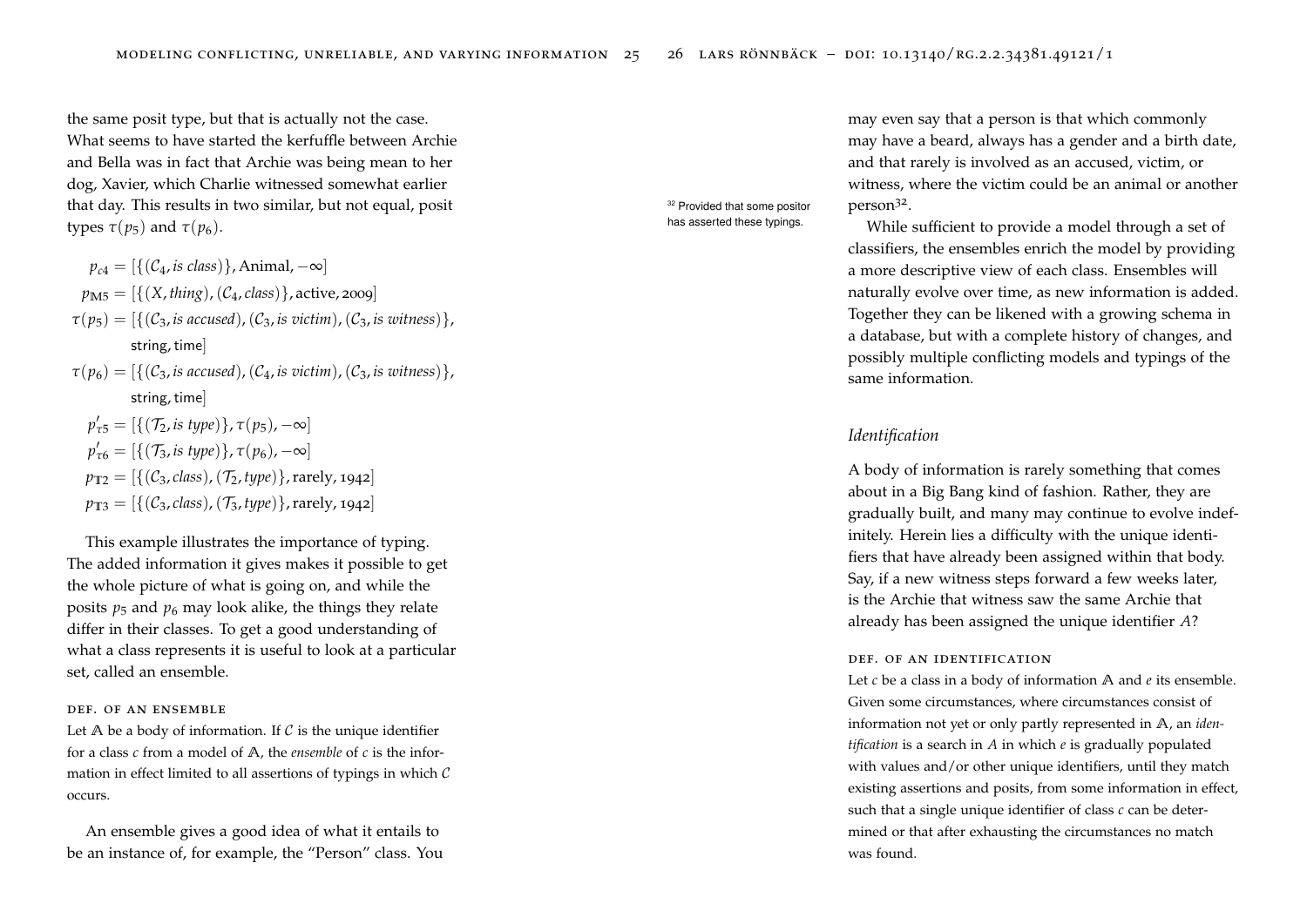In the case of the new witness, the circumstances may have been that that witness also saw a man at the same scene of the crime at the same time as the others and that that man also wore a red beard and fled shortly thereafter. This may have been deemed sufficient to draw the conclusion that the new witness must be talking about the same man, Archie. When ensembles are large, have many members in their sets, it may be convenient to narrow down searches by providing some subsets of posit types that normally suffice for identification.

## def. of an identifier

Let *e* be the ensemble of a class *c*. An *identifier* of *c* is a subset  $e_{id} \,\subset e$ , for which it is deemed sufficient to fill with values and/or other unique identifiers in order to complete an identification.

Identification is, by all means and the definitions above, no exact science. There also may be many ways to reach the same conclusion in an identification and many different identifiers for the same class. A real perpetrator could perhaps be identified through DNA matching, fingerprints, witnesses, motives, means, opportunity, and so on. Since positors are allowed to make retractions, this may make identification even harder.

## def. of analytic and synthetic

Let *p* be a posit in which the unique identifier *i* appears. If all positors retract  $p$  and this is debilitating to the identification process, then *p* is said to be *analytic* to *i* and *synthetic* otherwise.

To illustrate these concepts, assume that Eliot, the investigator, swabbed Archie shortly after capturing

him, resulting in his DNA being sequenced.

$$
p_7 = [{(A, has DNA)}, ACGT..., 1972-08-20]
$$
  

$$
a_{10} = !(E, p_7, 1, Sunday)
$$

If Eliot retracts  $a_{10}$  and this would seriously debilitate the identification process, that means that Archie's DNA is analytic to Archie. Analytic posits need to be handled with additional care as the information evolves, since retracting them may have negative side effects<sup>33</sup>. Assuming that it was the DNA of Archie that eventually led to his conviction, the whole trial may be put in question if it turns out that the DNA actually belonged to someone else.

## *Cardinality*

Eliot's investigation would also show that Archie and  $34$  These posits describe a Bella knew each other quite well. The posits below  $34$  describe a series of events, from Bella marrying Archie in 2004, to divorcing him in 2009, and to both remarrying others in 2012. Of these, only the first two constitute a real change, since they have the same dereferencing set. The last two instead constitute different events, as the dereferencing sets involve different unique identifiers.

> $p_{1w} = [\{(A, \text{is husband}), (B, \text{is wife}), (C, \text{is minister}),\}$ (8, *is church*)}, marriage, 2004]  $p_{2w} = [\{(A, is husband), (B, is wife), (C, is minister)\}]$ (8, *is church*)}, divorce, 2009]  $p_{3w} = [\{(A, \text{is husband}), (F, \text{is wife}), (C, \text{is minister}),\}$ (8, *is church*)}, marriage, 2012]  $p_{4w} = [\{(G, is husband), (B, is wife), (C, is minister)\}]$ (9, *is church*)}, marriage, 2012]

<sup>33</sup> In some modeling techniques, identifiers consisting of only analytic posits are called "candidate keys".

> quaternary relationship. While high arity relationships are not often seen in database models, they actually appear quite frequently in real life. The discrepancy could perhaps be explained by the simple fact that they are harder to manage, but then, what is lost in databases due to this fact is quite troublesome.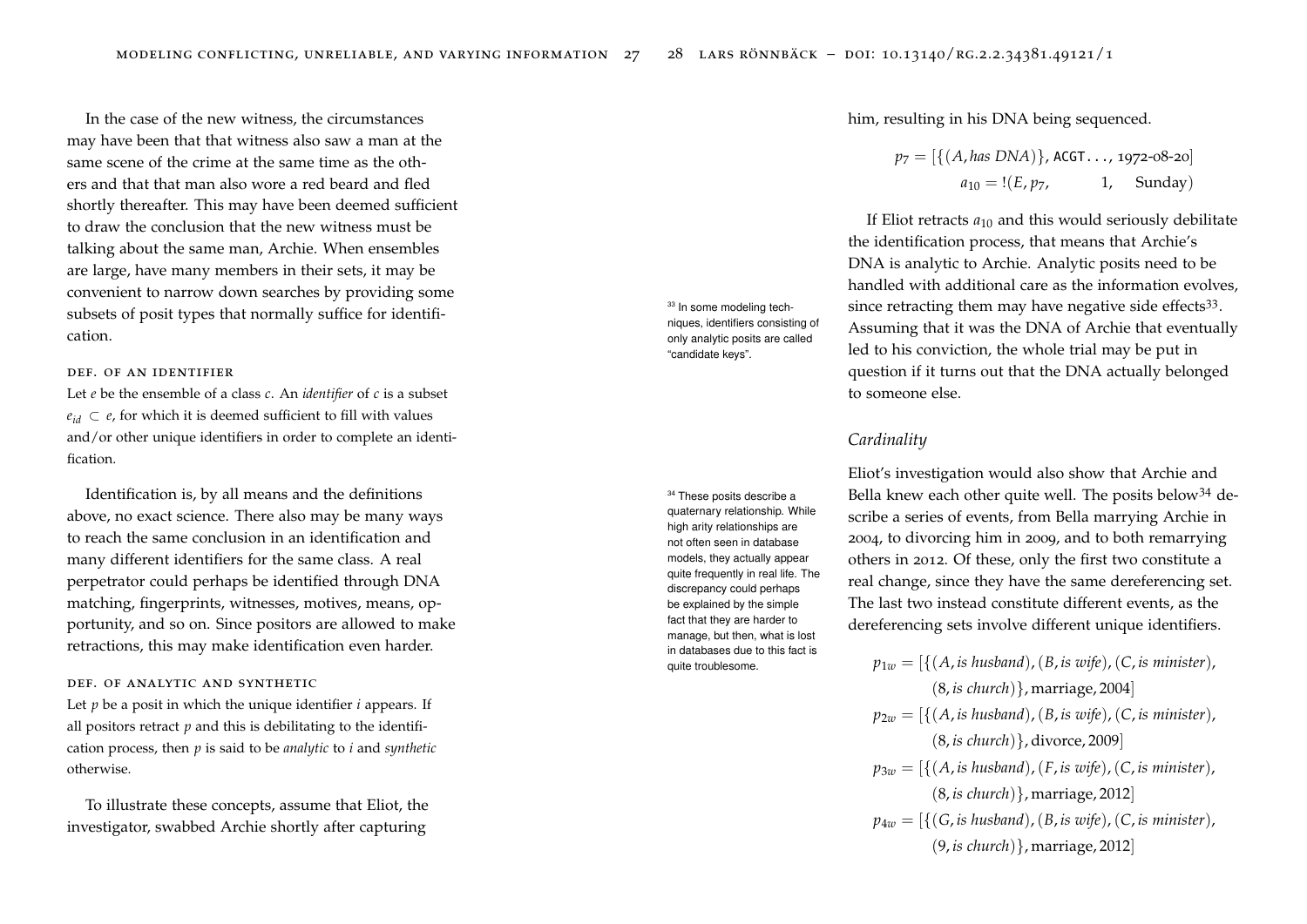With combined temporality, concurrency, and reliability, it is of interest to understand constraints under the circumstances where values may change over time, positors may be in conflict, and retractions occur. Describing the specific case of cardinality in transitional modeling, which is a common constraint in almost every technique, will help shed light on the general case of how any constraint is handled. Consider enforcing monogamy<sup>35</sup> in the "wedding" relationship, where a  $35$  The author is well aware that married couple may come to divorce, different positors may have conflicting opinions about when it happened, and they may change their minds about whether it happened at all.

## def. of a limiter

A *limiter* is a triple,  $(R, l, u)$ , where  $R = \{r_1, \ldots, r_n\}$  is a set of strings and *l* and *u* are positive integers, with the special value  $*$  also allowed for *u*. If  $u = *$ , then *l* may be any positive integer, or otherwise  $l \leq u$  must hold.

The intention of a limiter is to express a lower, *l*, and upper, *u*, bound for how many times a unique identifier or combination thereof may appear having the roles from *R* in a relationship. The special value ∗ should be interpreted as an "unlimited" number of times<sup>36</sup>.

## DEF. OF A CARDINALITY CONSTRAINT

A *cardinality constraint*,  $\{L_1, \ldots, L_n\}$  with  $n > 1$  over a posit type,  $\tau(p)$ , that has more than one role, is a set of limiters,  $L_i = (R_i, l_i, u_i)$ , with  $R_i = \{r_{i_1}, \ldots, r_{i_m}\}$  for which every  $r_{i_j}$  is a role in the posit type  $\tau(p)$  and where  $R_i$  are disjoint sets.

In order to enforce monogamy, first recognize that all posits share the same posit type  $\tau(p_w)$ . Assuming that  $C_5$  is the unique identifier for the "Location" class, the posit type for the wedding relationship becomes as weddings and marriages can take many other forms and is in this example expressing no particular preference, but for the sake of simplicity the examples look the way they do.

<sup>36</sup> Note that zero is not a valid value for the lower bound. Because of the way posits are defined, they always contain unique identifiers with every role in a dereferencing set. In that respect, if the church is optional at a wedding, a different posit type without the *is church* role would be used.

## follows.

$$
\tau(p_w) = [\{ (C_3, \text{is husband}), (C_3, \text{is wife}), (C_3, \text{is minister}),
$$
  

$$
(C_5, \text{is church})\}, \text{string, year}]
$$

Preventing a husband from having several wives and wives from having several husbands needs the following cardinality constraint on  $\tau(p_w)$ .

## {({*is husband*}, 1, 1),({*is wife*}, 1, 1)}

According to the limiters, the unique identifier for a husband must appear at least once and at most once at the same time as the unique identifier for a wife also must appear exactly once. This enforces a one-to-one relationship between husbands and wives. However, already the first two posits,  $p_{1w}$  and  $p_{2w}$ , seem to break this constraint, since both Arthur and Bella appear in both of them.

#### def. of decisive fulfillment

A cardinality constraint is said to be *fulfilled* in a decisive body of information, if among posits that share the same type  $\tau(p_1) = \tau(p_2) = \ldots = \tau(p_n)$ , unique identifiers appear at least *l* times and at most *u* times in the roles specified in the corresponding limiter, for each positor and every information in effect.

This is where it is important to notice that constraint checks are not made against all posits in a body of information, but rather made for each positor and information in effect in that body. Fulfillment, as can be seen, is only defined for decisive bodies of information. Fulfillment in indecisive bodies will not be detailed in this paper, but to give an idea, if Eliot asserts with 0.50 reliability both that Archie is currently married either to Bella or to Fanny, he could be stating that there is a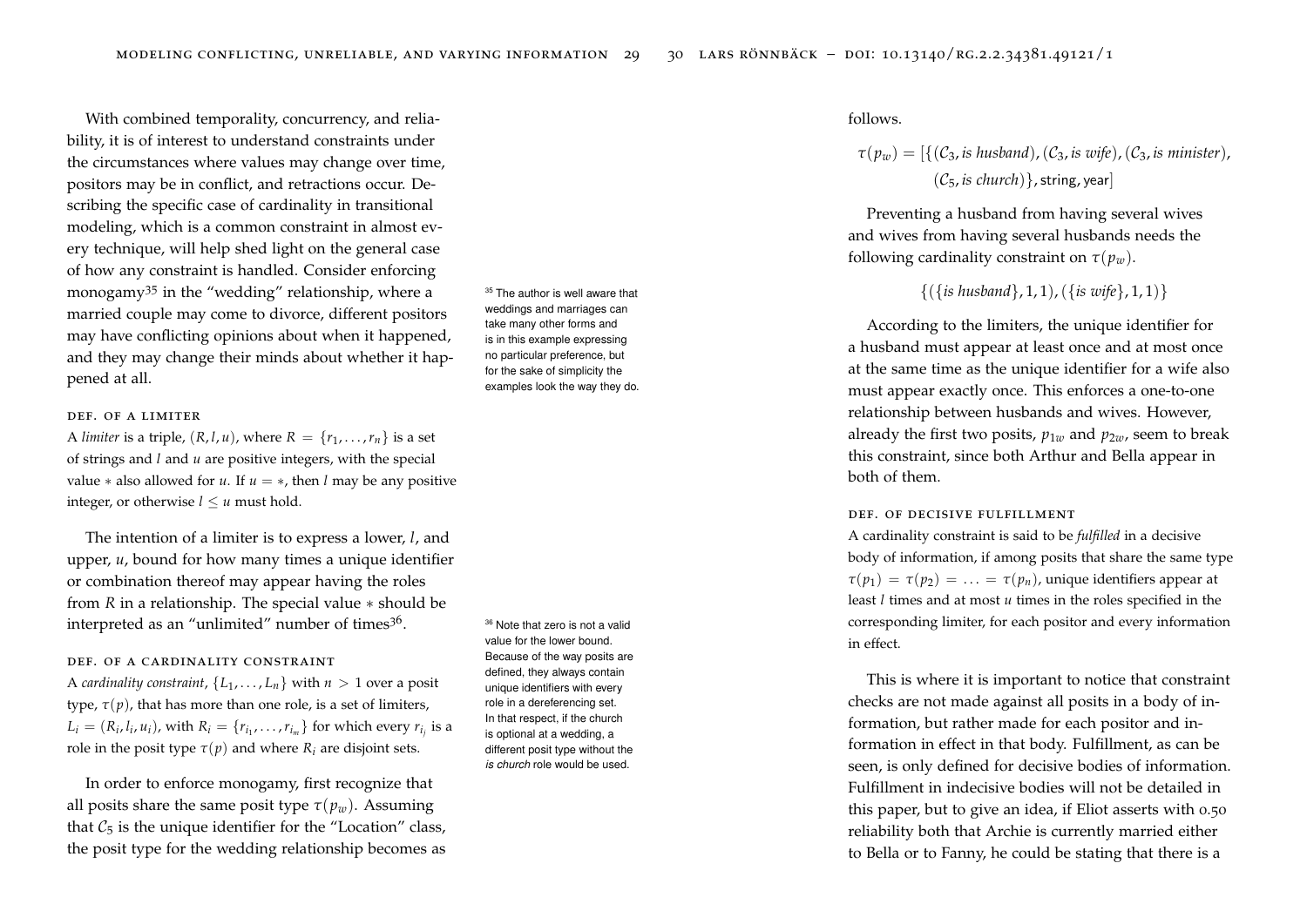chance Archie is married to both of them or that in reality, one wife is a fact and the other is not, but he is not sure which one it is. Cardinalities in indecisive bodies of information may aid in resolving this ambiguity, but therefore also need additional treatment, which is left as further research. Now, let Eliot instead decisively assert the posits.

$$
a_{1w} = !(E, p_{1w}, 1, \text{Sunday})
$$
  
\n $a_{2w} = !(E, p_{2w}, 1, \text{Sunday})$   
\n $a_{3w} = !(E, p_{3w}, 1, \text{Sunday})$   
\n $a_{4w} = !(E, p_{4w}, 1, \text{Sunday})$ 

The information in effect on (Sunday, 2004) is  $\{a_{1w}\}\$ on (Sunday, 2009) it is {*a*2*w*}, and on (Sunday, 2012) it is  ${a_{3w}, a_{4w}}$ , exhausting the entire bitemporal timeline. Neither of these break the constraint, so the constraint is therefore fulfilled. Let Both Archie and Bella admit they were married in 2004 through the following two assertions.

$$
a_{5w} = !(A, p_{1w}, 1, \text{Sunday})
$$
  
 $a_{6w} = !(B, p_{1w}, 1, \text{Sunday})$ 

Each of the sets with the information in effect above will now also have these two assertions included. This will, however, still not break the constraint, since each assertion that could have done so is made by a different positor. This pattern repeats itself for any type of constraint, such that checks are made for each positor and information in effect<sup>37</sup>.

Given the quaternary "wedding" relationship, there are a lot more cardinality constraints that can be defined. For the sake of completeness, the following is defined.

set is calculated by:

$$
\frac{3^n - 2^{n+1} + 1}{2}
$$

giving for example 3, 6, 25, 90, and 301 elements for 2, 3, 4, 5, and 6-ary posits. The fraction is the same as the number of matches *n* players would play, given that all possible teams, combining them in sizes from 1 to  $n-1$ , meet once and that players cannot meet themselves.

## <sup>38</sup> The size of the complete DEF. OF COMPLETE CARDINALITY  $3^8$

The *complete cardinality* of a posit type,  $\tau(p)$ , is a set of all cardinality constraints that can be created using combinations of roles from  $\tau(p)$ .

Already for a quaternary relationship like the wedding, the complete cardinality set has 25 members. Along with three already exemplified, another five of them are the following constraints.

{({*is husband*}, 1, ∗), ({*is minister*}, 1, 1)}, {({*is wife*}, 1, ∗), ({*is minister*}, 1, 1)}, {({*is husband*}, 1, ∗), ({*is church*}, 1, 1)}, {({*is wife*}, 1, ∗), ({*is church*}, 1, 1)}, {({*is husband, is wife*}, 1, ∗), ({*is minister, is church*}, 1, 1)}

The first two constraint expresses that if a husband or wife is present at a wedding exactly one minister must be as well and that a minister may wed many husbands and wives. The second two expresses a similar constraint with respect to the church. The last expresses that if a husband and a wife is present at a wedding in which there is a combination of a minister and a church, there must be only one such combination, and that a combination of a minister and a church may have partaken in the wedding of many husbands and wives.

Intuitively, there should be some relation between the first four constraints and the last. It is counter-intuitive that a husband and wife could be married more than once if only they find a new combination of minister and church. While not immediately obvious how, it turns out that it is possible to calculate the smallest and largest possible bounds for the last constraint, given the first four. Being slightly less formal in how this is calculated, first, define a "cross product" according to

such that the client number at a law firm may never repeat itself and thereby uniquely identify a client, is also only checked against the information in effect and for each positor. Two different positors may assign the same client number to two different clients and the same client number may have been reused for another client at a different time in the past.

<sup>37</sup> A uniqueness constraint,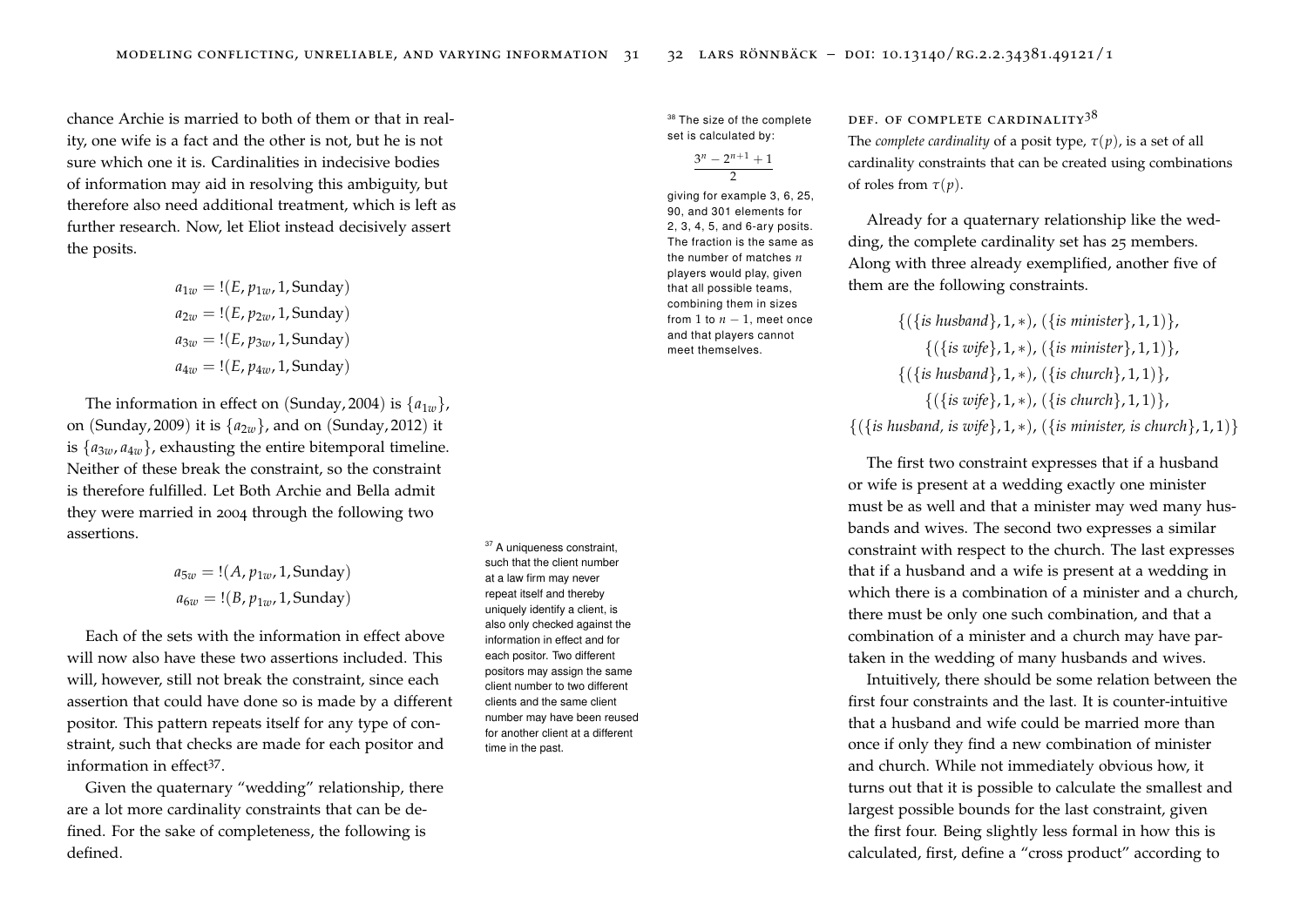the following rules for the lower and upper bounds in a cardinality constraint.

$$
(l_i, u_i) \times (l_j, u_j) = (max(l_i, l_j), min(u_i, u_j))
$$

Since the upper bound can have the special ∗ value, *max* and *min* are defined as follows when it is involved.

$$
min(u, *) = u
$$
  

$$
max(l, *) = l
$$
  

$$
min(*, *) = max(*, *) = *
$$

To find the bounds for the last constraint, first calculate from left to right and crosswise roles, (husband side to minister)  $\times$  (husband side to church)  $\times$  (wife side to minister)  $\times$  (wife side to church) =  $(1, *) \times (1, *) \times (1, *) \times (1, *) = (1, *)$ . Then calculate from right to left and crosswise roles, (minister side to husband)  $\times$  (minister side to wife)  $\times$ (church side to husband)  $\times$  (church side to wife) =  $(1, 1) \times (1, 1) \times (1, 1) \times (1, 1) = (1, 1)$ . This gives the bounds found in the last constraint, and it cannot pass beyond these bounds without resulting in inconsistent cardinalities. Further restricting the constraint is allowed though, and warrants the need for actually specifying higher order constraints. For example, if a minister is only allowed to wed five couples in any given church before finding a new church, the last constraint can be restricted to:

{({*is husband, is wife*}, 1, 5), ({*is minister, is church*}, 1, 1)}

#### def. of a limiting and a limit

Let *is limit* be a role reserved for the purpose of creating constraints. A posit  $p_L = [{({\mathcal{L}, is limit})}, L, t]$ , defines a *limit* through the limiter *L* and associates the unique identifier  $L$  with it. A *limiting* is a relationship that binds a posit type to a limit, expressed through posits on the form  $p_{\mathbb{L}} = [\{(\mathcal{T}, \text{type}), (\mathcal{L}, \text{limit})\}, v, t].$ 

When limitings are asserted, constraints also become part of the information itself, similar to the model and the types. This makes it possible for constraints to be valid only during certain periods of time, for example, or that they may evolve and look different now from what they did before. Different positors may also simultaneously use different constraints.

Declaring constraints in transitional modeling turns out to be very similar to traditional techniques, where the complexity instead lies within their enforcement, over every positor and every information in effect.

## *Related Research*

<sup>39</sup> William H Inmon. *Building* Some 20 years ago (Inmon)<sup>39</sup> defined a Data Warehouse as being "a subject-oriented, integrated, time-variant, nonvolatile collection of data". While companies are belatedly coming to terms with the first two conditions, in our experience, supported by (Golfarelli and Rizzi)<sup>40</sup>, few can say that they fulfil the last two, primarily because of lacking methods. If Data Warehouses are our best attempt at integrating bodies of information under evolution, they are currently not well equipped to do so. To address this the presented *transitional modeling* technique, rooted in multiple research areas, makes it easy to communicate, store, manage, and analyze information that is conflicting, uncertain and varying.

*the data warehouse*. John wiley & sons, 2005

<sup>40</sup> Matteo Golfarelli and Stefano Rizzi. "A survey on temporal data warehousing". In: *International Journal of Data Warehousing and Mining (IJDWM)* 5.1 (2009), pp. 1–17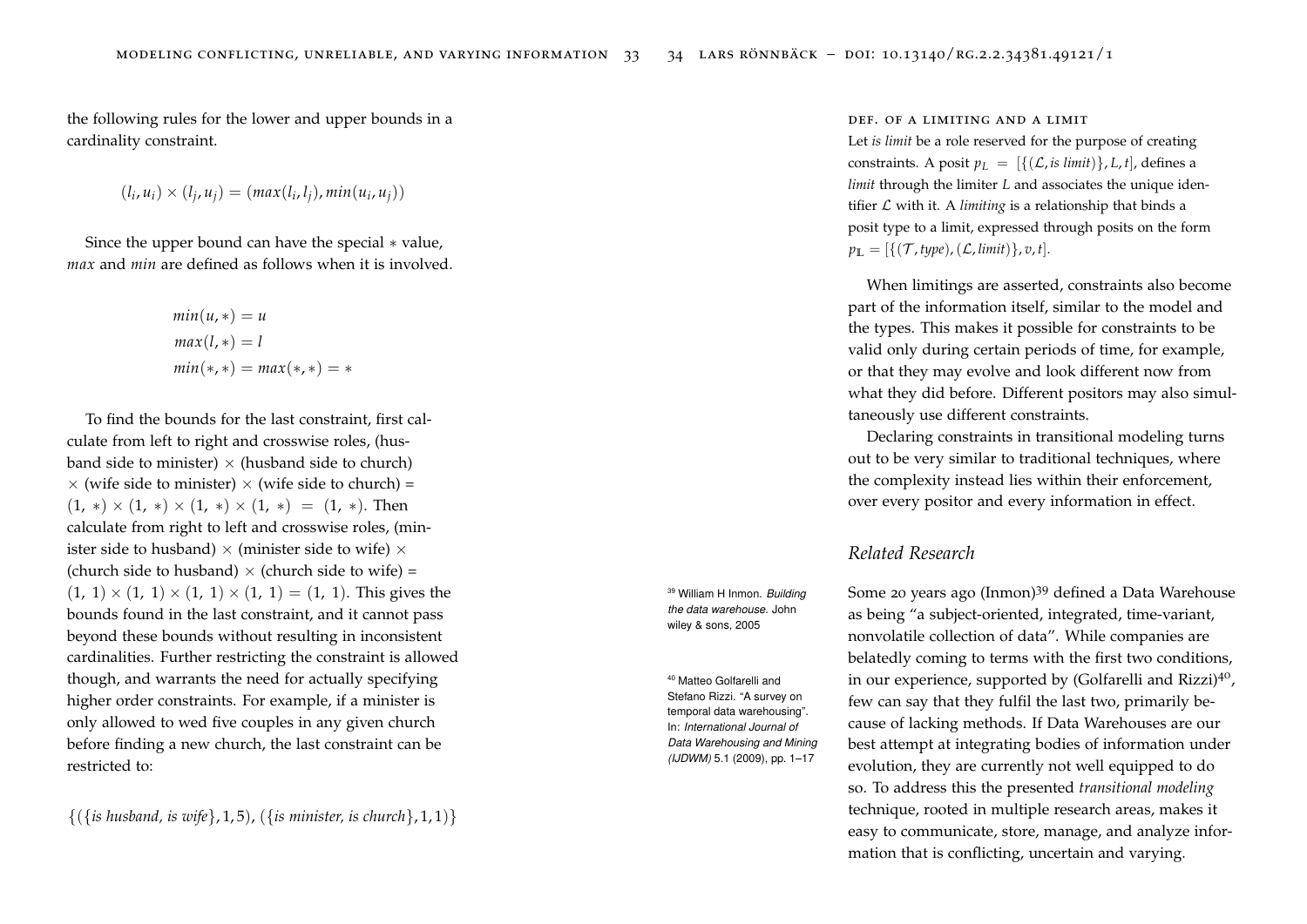(Bradley) $41$  shares the notion that a thing is defined  $41$  Francis Herbert Bradley. by its appearance and change is "a bond of identity in differences". Through positors and appearances problems such as "the Ship of Theseus", discussed by (Chisholm et al.)<sup>42</sup>, can be largely avoided. Even if  $\frac{42}{4}$  Roderick Chisholm et al. every plank in the ship is replaced, the unique identifier once associated with the ship will prevail, and will do so eternally (Sider; Black) $43$ . If at some point another  $43$  Theodore Sider. "Quantifiers identifier is associated with the ship, because a different positor deems it a new ship, that positor is perfectly free to do so. The two ships can then be discussed in parallel, and relations between them defined. To paraphrase the greek philosopher Heraclitus [~500 BC], it is possible for the same man to step into the same river twice, as long as some positor can identify them to still be the same. Being the same man or the same river rarely comes down to following the trail of body cells or water molecules.

(Lombard)<sup>44</sup> presents the problem of distinguishing  $44$  Lawrence Brian Lombard. relational from non-relational change, which is solved by separating immutable parts, allowing change to happen independently across a model, similar to how our unique identifiers are the only immutables, while everything else may change. (Moens and Steedman)<sup>45</sup> define <sup>45</sup> Marc Moens and Mark "culmination" as being a point in time "accompanied by a transition to a new state of the world", similar to how our appearance time is used to capture different states. (Bradley)<sup>46</sup> also states that shifting to statements  $46$  Francis Herbert Bradley. and away from reality relaxes the need for absolute truth. Similarly our assertions make it possible to hold different and uncertain opinions about posits. An RDF triple (W<sub>3</sub>C RDF Working Group)<sup>47</sup> roughly corresponds to our posit, but has no concept beyond it with respect to temporality, reliability, or concurrency. The

*Appearance and reality: a metaphysical essay*. Routledge, 2016

*Person and object: A metaphysical study*. Routledge, 2014

and temporal ontology". In: *Mind* 115.457 (2006), pp. 75– 97; Max Black. "The identity of indiscernibles". In: *Mind* 61.242 (1952), pp. 153–164

"Relational change and relational changes". In: *Philosophical Studies* 34.1 (1978), pp. 63–79

Steedman. "Temporal ontology and temporal reference". In: *Computational linguistics* 14.2 (1988), pp. 15–28

- *Appearance and reality: a metaphysical essay*. Routledge, 2016
- <sup>47</sup> W3C RDF Working Group. *Resource Description Framework.* 2004. URL: http: [//www.w3.org/RDF/](http://www.w3.org/RDF/) (visited on 07/11/2018)

<sup>48</sup> Alfred Ayer. "Language, Truth, and Logic". In: *London: V. Gollancz ltd* (1936); Frank Ramsey. "Truth and Probability. Reprinted in HE Kyburg and HE Smokler". In: *Studies in Subjective Probability* (1926), pp. 25–52 <sup>49</sup> Tom Johnston. *Bitemporal data: theory and practice*. Newnes, 2014 <sup>50</sup> Hans Reichenbach. "The tenses of verbs". In: *Time: From Concept to Narrative Construct: a Reader* (1947) 51 Richard Snodgrass and Ilsoo Ahn. "A taxonomy of time databases". In: *ACM Sigmod Record* 14.4 (1985), pp. 236–246 <sup>52</sup> B Liu. *Uncertainty Theory: An Introduction to its Axiomatic Foundations. 2004*. Springer-Verlag, Berlin, 2004

Daniel Friedman. "Models of integration given multiple sources of information." In: *Psychological review* 97.2 (1990), p. 225; Jinxin Lin and Alberto O Mendelzon. "Merging databases under constraints". In: *International Journal of Cooperative Information Systems* 7.01 (1998), pp. 55–76

quality of a posit being "analytic" or "synthetic" is borrowed directly from the philosophical works of (Ayer; Ramsey)<sup>48</sup>.

(Johnston)<sup>49</sup> suggests an approach based on speech act theory with actors resembling positors and speech acts bound to two axes of time, but does not take reliability into account. (Reichenbach) $50$  was among the first to suggest bitemporality; a difference between the "point of speech" and the "point of event", similar to our assertion time and appearance time. The specifics of bitemporal models in databases was later elaborated upon by (Snodgrass and Ahn)<sup>51</sup>. Neither Reichenbach nor Snodgrass touch upon conflicting or uncertain information.

Reliability has likenesses with the Uncertainty Theory of (B. Liu)<sup>52</sup> and its personal belief degree. While Liu states that "when the personal knowledge changes, the belief degree changes too", and that "different people may produce different belief degrees", his theory does not as of yet support these notions. His "normality" and "duality" axioms correspond to our definitions of noncontradiction and boundary, although with a symmetry around 0.5 instead of 0 as used in transitional modeling.

<sup>53</sup> Dominic W Massaro and **Friedman; Lin and Mendelzon**)<sup>53</sup> highlight the difficulty of integrating information from multiple sources, especially when these may be contradictory. The problem of integration lies in the fact that it is treated at write time, such that integrated information end up being stored. This is lossy and relies on integration rules already being in place, not to mention that these rules are assumed to be perfect and never subject to change. These are dangerous assumptions, and with transitional modeling no such assumptions are made. Resolving possible conflicts can be deferred to query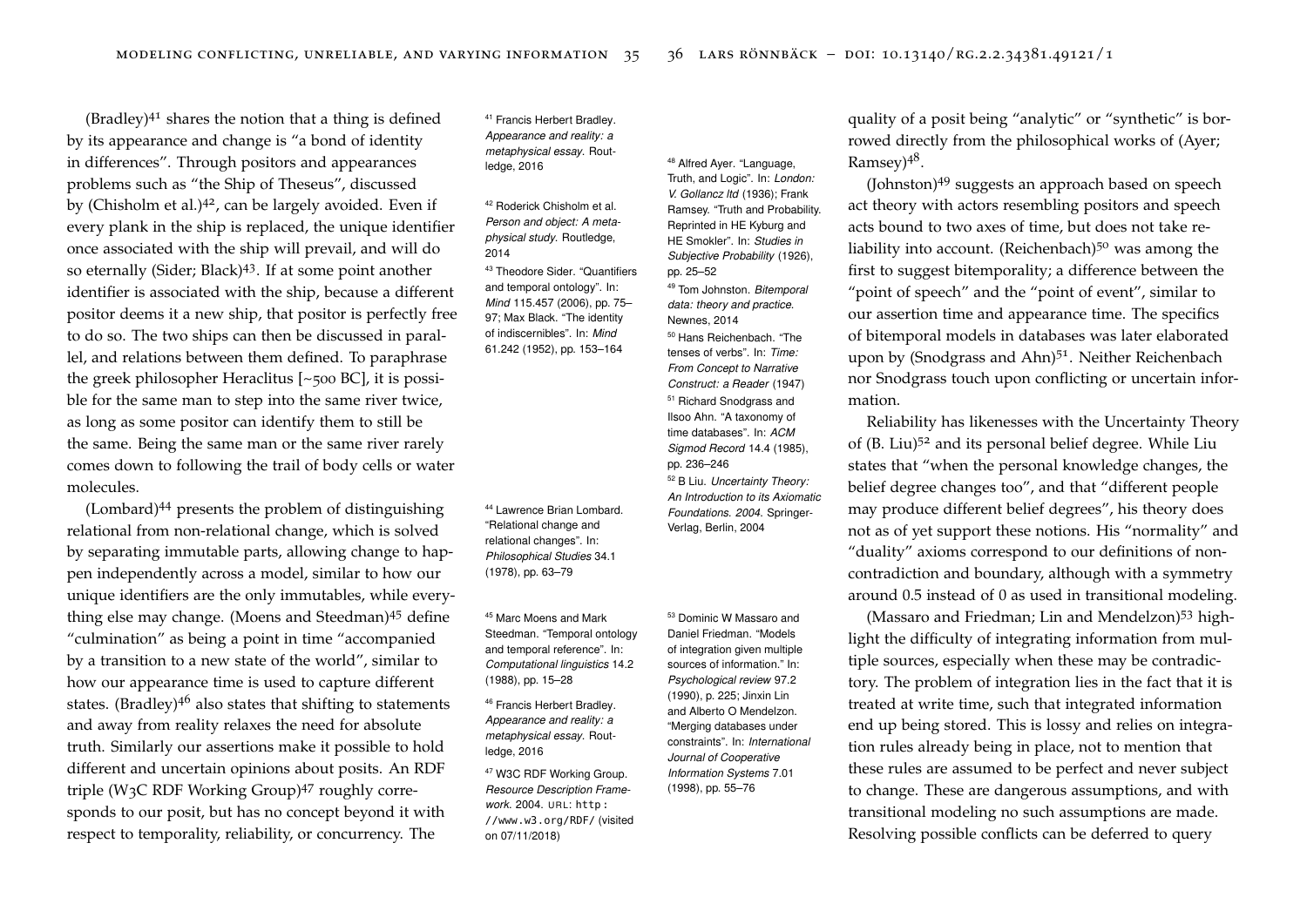time, without losing any information due to write time integration.

The field of information fusion is flourishing, due to requirements to integrate extreme volumes of sensory data, in which current techniques try to integrate in real time (Smets and Kennes; Z.-g. Liu et al.)<sup>54</sup>. This, naturally, leads to loss of the actual circumstances, and perhaps this field could benefit from storing actual data and delaying integration until decisions need to be made.

(Benjelloun et al.)<sup>55</sup> introduces databases with uncertainty and lineage, with confidence values similar to reliability and lineage similar to positors, but that lack the concept of temporality. (Dylla, Miliaraki, and Theobald)<sup>56</sup> extends similar databases with "valid time", but does not make the connexion to transitions in opinions, which are tracked over our assertion time. (Papafragou)<sup>57</sup> warrants such connexions in her linguistics paper, stating that "subjective epistemic modality is time-dependent", or in other words, when people express themselves vaguely they are more prone to revising their statements. Transitional modeling should be an excellent candidate in situations where vague statements need to be recorded and it is of importance to keep track of when minds are changed about things.

(Thalheim) $5<sup>8</sup>$  holds that modeling is an art and that models provide boundaries between similar and dissimilar things. Furthermore, that models need to evolve along with the environment they are meant to capture, even if Thalheim holds that there is one true model, rather than a multitude depending on who is doing the modeling. Our ability to track the evolution of a model over time is similar to requirements in ontology evolution (Noy and Klein)<sup>59</sup> and database schema

<sup>54</sup> Philippe Smets and Robert Kennes. "The transferable belief model". In: *Artificial intelligence* 66.2 (1994), pp. 191–234; Zhun-ga Liu et al. "Sequential adaptive combination of unreliable sources of evidence". In: *Advances and Applications of DSmT for Information Fusion* 2 (2015), p. 23

<sup>55</sup> Omar Benjelloun et al. "Databases with uncertainty and lineage". In: *The VLDB Journal-The International Journal on Very Large Data Bases* 17.2 (2008), pp. 243– 264

<sup>56</sup> Maximilian Dylla, Iris Miliaraki, and Martin Theobald. "A temporal-probabilistic database model for information extraction". In: *Proceedings of the VLDB Endowment* 6.14 (2013), pp. 1810–1821 <sup>57</sup> Anna Papafragou. "Epistemic modality and truth conditions". In: *Lingua* 116.10 (2006), pp. 1688–1702

<sup>58</sup> Bernhard Thalheim. "The art of conceptual modelling". In: *Information Modelling and Knowledge Bases XXII. Frontiers in Artificial Intelligence and Applications* 237 (2012), pp. 149–168

<sup>59</sup> Natalya F Noy and Michel Klein. "Ontology evolution: Not the same as schema evolution". In: *Knowledge and information systems* 6.4 (2004), pp. 428–440

dra Poulovassilis. "Schema evolution in heterogeneous database architectures, a schema transformation approach". In: *International Conference on Advanced Information Systems Engineering*. Springer. 2002, pp. 484–499

*agile data warehouse with data vault*. New Hamilton, 2012

<sup>62</sup> Sven Hartmann. "On the implication problem for cardinality constraints and functional dependencies". In: *Annals of Mathematics and Artificial Intelligence* 33.2-4

knowledge about temporal intervals". In: *Communications of the ACM* 26.11 (1983), pp. 832–843

resentation and querying in temporal databases: the power of temporal constraints". In: *Data Engineering, 1993. Proceedings. Ninth International Conference on*. IEEE. 1993, pp. 327–334

<sup>65</sup> Philippe Smets. "Imperfect information: Imprecision and uncertainty". In: *Uncertainty management in information systems*. Springer, 1997, pp. 225–254; Amihai Motro. "Imprecision and uncertainty in database systems". In: *Fuzziness in Database Management Systems*. Springer, 1995, pp. 3–22

<sup>60</sup> Peter McBrien and Alexan- evolution (McBrien and Poulovassilis)<sup>60</sup>. Our take on classifiers, typings, and limitings as part of the information itself, with the ability to evolve and to be disagreed upon, are probably unique, and from which it is possible to tell if an answer could have been given at all to a certain query if it had been asked in the past. The concept of an ensemble is however directly borrowed  $<sup>61</sup>$  Hans Hultgren. *Modeling the* from (Hultgren)<sup>61</sup>, who coined the term "Ensemble</sup> Modeling" as an umbrella over database modeling techniques that separate mutable and immutable parts of the information.

Concerning constraints, some work on higher-order cardinality in particular has been made by (Hartmann) $62$ . A more generic discussion with respect to (2001), pp. 253–307 cardinalities in conjunction with temporality and the <sup>63</sup> James F Allen. "Maintaining complexity that arises can be found in  $(Allen)^{63}$ . While positors need to be precise with respect to appearance and assertion time, this may be limiting in some cases, and research into imprecise time intervals has been <sup>64</sup> Manolis Koubarakis. "Rep- made by (Koubarakis)<sup>64</sup>. It is possible that the introduction of complex data types for representing time may satisfy such needs, but that is yet to be researched.

> A good overview of research concerning erroneous, imprecise and uncertain information can be found in (Smets; Motro)<sup>65</sup>. Erroneous data is to some extent handled by our retractions. Imprecise information, such as a value being somewhere within some limits, say for example that Charlie estimated Archie's length to be in the 170–180cm range, can be handled by introducing complex data types for representing values. Uncertainty is handled through our reliability.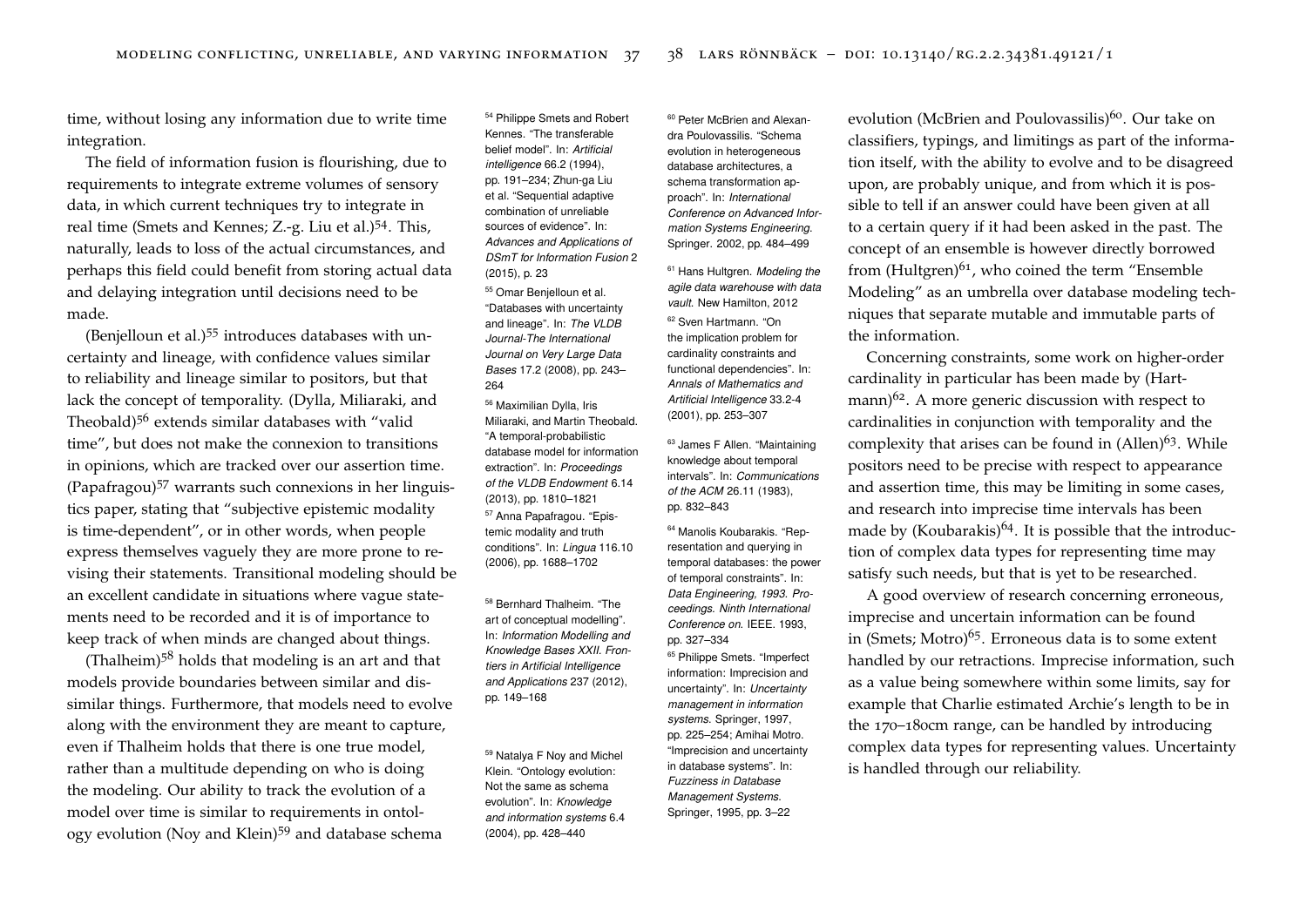## *Special Cases*

The fundamental nature of *transitional modeling* combined with its ability to capture rather generic information results in many other modeling techniques being expressable as special cases of this technique. Three of them are the database modeling techniques Anchor Modeling, Data Vault, and the third normal form.

Starting with Anchor Modeling (Ronnback et al.)<sup>66</sup>, it is similarly constructed around immutable unique identifiers, called "anchors". Its "attributes" and "ties" correspond to posits with respectively single or multiple appearances in their dereferencing sets. These posits are also limited to primitive data types for values and times, except for "knotted" attributes and ties, for which a complex value type in the form of an enumeration is used. Their "changing time" is over which states change in the domain being modeled, exactly like our appearance time. As it, in the form presented in the referenced paper, has no construct corresponding to assertions, the assumption is that there is a single positor asserting every posit with absolute certainty since the dawn of time. Unpublished work is available on their homepage (Ronnback) $67$ , concerning extensions that allow for functionality that bring it closer to transitional model-<br>[com/](http://www.anchormodeling.com/) (visited on 07/11/2018) ing.

Continuing with Data Vault (Linstedt and Graziano)<sup>68</sup>, it is similarly constructed around immutable unique identifiers, called "hubs", but where hubs also contain at least one analytic posit with a complex data type for its value, consisting of a set of primitive values. Synthetic posits become either satellites or links, depending on whether they respectively have single or multiple appearances in their dereferencing sets. Both of these also use complex data types for their values, consisting

## <sup>69</sup> Hans Hultgren. *Modeling the agile data warehouse with data vault*. New Hamilton, 2012

<sup>66</sup> Lars Ronnback et al. "Anchor modeling - Agile information modeling in evolving data environments". In: *Data & Knowledge Engineering* 69.12 (2010), pp. 1229–1253

guide to five normal forms in relational database theory". In: *Communications of the ACM* 26.2 (1983), pp. 120– 125; Edgar F Codd. "A relational model of data for large shared data banks". In: *Communications of the ACM* 13.6 (1970), pp. 377–387

<sup>70</sup> William Kent. "A simple

<sup>67</sup> Lars Ronnback. *Anchor Modeling.* 2005. URL: [http:](http://www.anchormodeling.com/) [//www.anchormodeling.](http://www.anchormodeling.com/)

<sup>68</sup> Dan Linstedt and Kent Graziano. *Super Charge Your Data Warehouse: Invaluable Data Modeling Rules to Implement Your Data Vault*. CreateSpace, 2011

of sets of primitive values. There is no definite rule for when such a set of primitive values may be divided in order to create another satellite or link, but the practice seems to be related to their rate of change (Hultgren)<sup>69</sup>. Their "loading time" is over which states change in the database, rather than the domain being modeled, so it is different from our appearance time. There are no constructs corresponding to assertions, but loading time is closer to assertion time, if assumed that the database is the single positor asserting every posit with absolute certainty at the time of loading.

Finishing with the third normal form (Kent; Codd)<sup>70</sup>, it is not constructed around immutable unique identifiers, but rather around analytic posits. A "table" in third normal form consists of at least one analytic posit along with optional synthetic posits, both having complex data types for their values, consisting of sets of primitive values. The cardinality of a posit type with multiple roles determines to which tables they belong. For one-to-one and one-to-many the posit is broken apart and put into both tables. For many-to-many or higher order than pairwise cardinalities, a separate table is needed. In third normal form posits with multiple appearances in their dereferencing sets carry no value, but it is likely that if they do, a separate table is always needed. It also lacks constructs to manage state changes, so it assumed that all posits are eternally in the same state, until destructively updated to the next assumed eternal state. There is no construct corresponding to assertions, so the assumption is that there is a single positor asserting every posit with absolute certainty since the dawn of time.